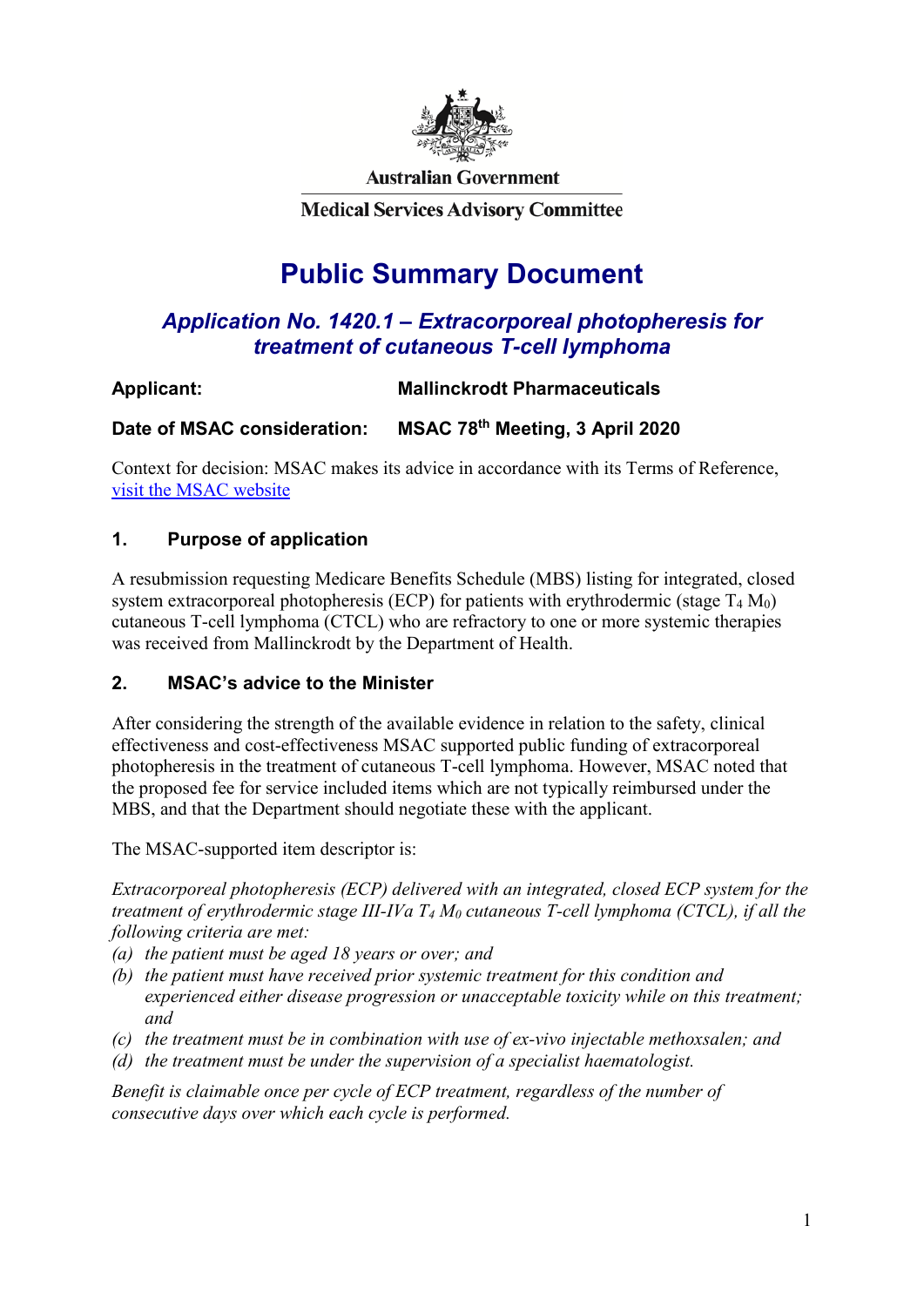#### **Consumer summary**

Mallinckrodt Pharmaceuticals applied for public funding through the Medicare Benefits Schedule (MBS) for the use of extracorporeal photopheresis (ECP) to treat cutaneous Tcell lymphoma (CTCL).

CTCL is a rare type of cancer that affects T-cells (a type of white blood cell) and causes raised, rash-like or itchy patches of skin, skin lumps or ulcers. It is usually treated with chemotherapy (anticancer medicine) or immunotherapy (treatment that boosts the body's own immune response against the cancer).

ECP is a type of treatment that involves attaching a patient to a machine that removes some of their blood. The machine separates the white blood cells, and the red blood cells and plasma go back into the body. The white blood cells are mixed with a drug called methoxsalen, exposed to ultraviolet (UV) light, then put back into the patient. ECP activates the patient's immune system to fight the cancer.

MSAC accepted that ECP is safe and has fewer side effects than other CTCL treatments. There was little evidence to directly compare ECP with other treatments in terms of how well it works, but MSAC considered that ECP is probably as effective as other treatments. This evidence is unlikely to improve because CTCL is a rare condition, which makes it difficult to study. MSAC discussed the proposed cost of ECP and asked for a more detailed breakdown of costs and explanation of why each component is included. MSAC accepted that ECP was probably cost-effective, acknowledging the need for new treatments for CTCL and the small number of patients.

#### **MSAC's advice to the Commonwealth Minister for Health**

MSAC supported MBS funding of ECP for CTCL. MSAC asked the Department to work with the applicant to review and negotiate the proposed fee for the service.

### **3. Summary of consideration and rationale for MSAC's advice**

MSAC noted the codependent resubmission for extracorporeal photopheresis (ECP) for treatment of cutaneous T-cell lymphoma (CTCL). The application requests a Medicare Benefits Schedule (MBS) item to subsidise delivery of ECP treatment with an integrated closed system, and a Pharmaceutical Benefits Scheme (PBS) listing for methoxsalen (the substance used as part of the ECP service). MSAC noted the Pharmaceutical Benefits Advisory Committee (PBAC) deferred its recommendation on methoxsalen following the original submission in 2017 pending Therapeutic Goods Administration approval (which was granted in 2019) and MSAC support for ECP. MSAC also deferred its recommendation at that time and requested a revised economic model, inclusion of new comparators with accepted cost-effectiveness (vorinostat and brentuximab vedotin) and further justification of the proposed price.

MSAC noted the proposed MBS item descriptor had been revised to align with the revised PBS restriction for methoxsalen, and to limit to one fee per cycle of treatment. This limit would prevent double claiming if treatment is received over 2 days with an overnight stay. MSAC confirmed that treatment is intended to be delivered as an outpatient service, and overnight stay would only be required to manage any adverse events, if they arise. MSAC considered that limiting to once per cycle of treatment was appropriate. As suggested by ESC, MSAC discussed limiting the total number of cycles per patient per lifetime, but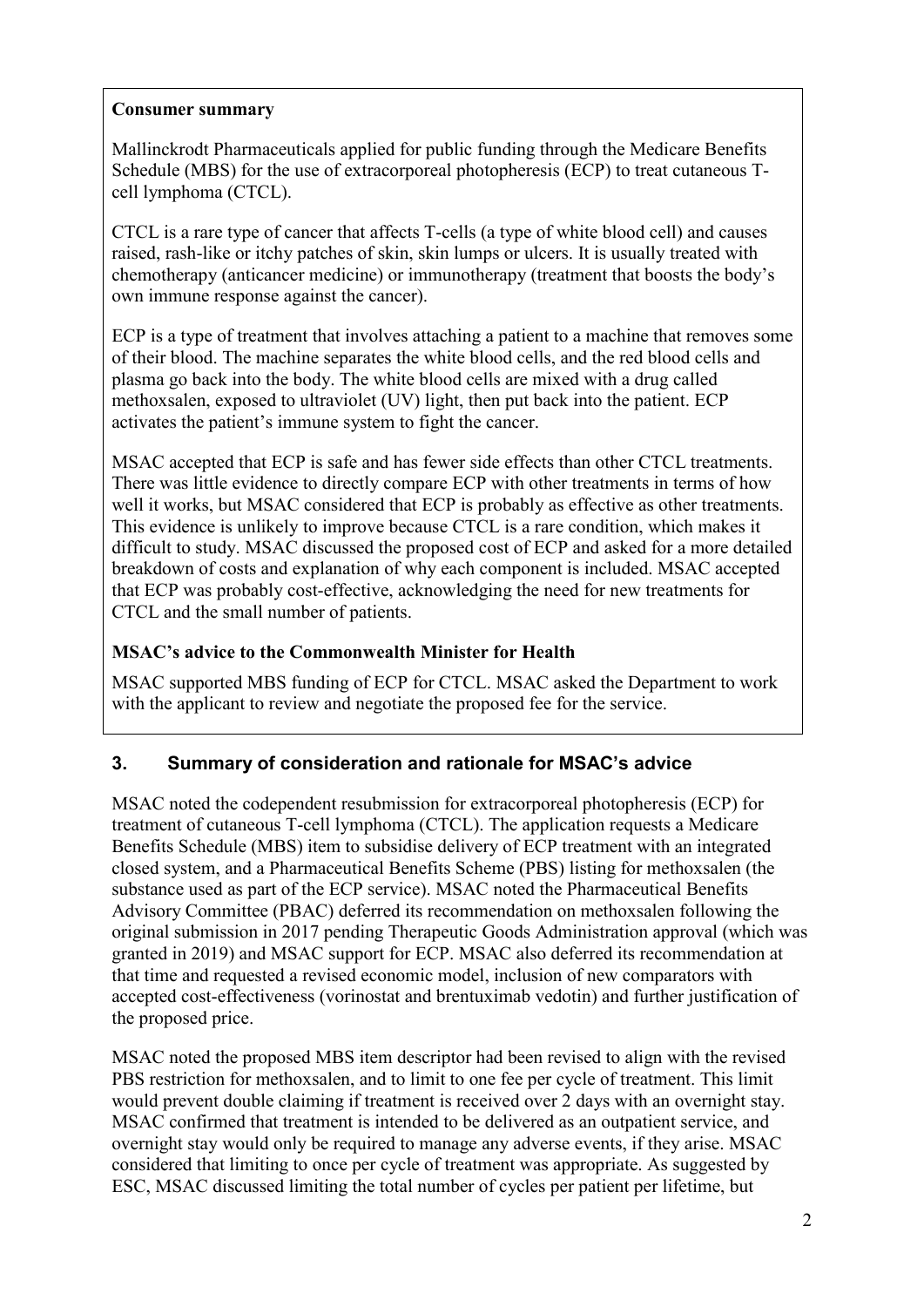considered that, if the treatment continues to be effective for a patient, there should not be an upper limit to the number of cycles. In response to another suggestion by ESC, MSAC did not think it necessary to require accreditation of the centre or health professionals supervising or delivering the service.

For consistency, MSAC also supported appropriate alignment of the MBS item descriptor with the following aspects proposed for the methoxsalen PBS restrictions:

- the criterion in the PBS restriction for continuing methoxsalen that "patient must" demonstrate a response [defined as 'a greater than or equal to 50% skin score response from baseline for at least 4 weeks, within the first six months of treatment'] to PBS-subsidised treatment with this drug for this condition"; and
- the criterion in the PBS restrictions for both initiating and continuing methoxsalen that "the treatment must be the sole PBS-subsidised therapy for this condition".

MSAC accepted the residual high clinical need in patients with CTCL, given that none of the currently available treatment options are considered curative. MSAC noted that ECP is currently performed for CTCL in a single centre in Australia for a population of approximately 80 patients. MSAC noted the prevalence of cutaneous T-cell lymphoma in Australia has remained stable in the intervening period between the initial application and resubmission and that, given the low incidence, the evidence base for comparing therapies to treat this condition is unlikely to substantially improve.

MSAC noted that the nominated comparators had been revised as requested to include vorinostat and brentuximab vedotin, and to remove alemtuzumab (which is not PBS listed). Interferon-α remained as a comparator, as the applicant noted that peginterferon-α2a is used in CTCL and is unrestricted on the PBS. Together with methotrexate, MSAC accepted these comparators.

The clinical claims were that ECP has superior safety and at least non-inferior effectiveness compared with brentuximab vedotin and vorinostat. MSAC recalled that it had accepted the improved comparative safety of ECP over its accepted comparators in the original submission, and confirmed that ECP is associated with fewer adverse events than its comparators. Regarding comparative effectiveness, MSAC noted ESC's advice that the included studies (mainly non-randomised studies of small populations) preclude direct comparisons between the nominated pharmacological treatments and ECP, leading to continuing uncertainty about comparative effectiveness and safety. MSAC accepted ESC's advice that ECP is still likely safer than, and at least as effective as, all four identified comparators for stage T4, M0 CTCL, and also noted that the evidence is unlikely to improve because this is a rare condition.

MSAC discussed the proposed fee, noting that this covers personnel, consumables and other costs, but not any capital cost of the main device. MSAC suspected that the capital cost could be a limiting factor for implementation, noting that few centres currently provide this treatment for CTCL or for graft-versus host disease. MSAC noted the \$**redacted** in the fee for consumables, which the applicant's pre-MSAC response stated includes a disposable single-use kit, manufacture, transport, research, development, clinical training, support, education, scientific consultation, customer service and access to online platforms. MSAC advised that, as not all these cost inputs are ordinarily reimbursed by the MBS, the applicant should supply a detailed breakdown and justification of each and all of these inputs, to inform a negotiation of the MBS fee with the Department in consideration of the small number of providers for this service. Similarly, MSAC also suggested that the PBAC may wish to negotiate the price of methoxsalen to lower the cost of the entire package.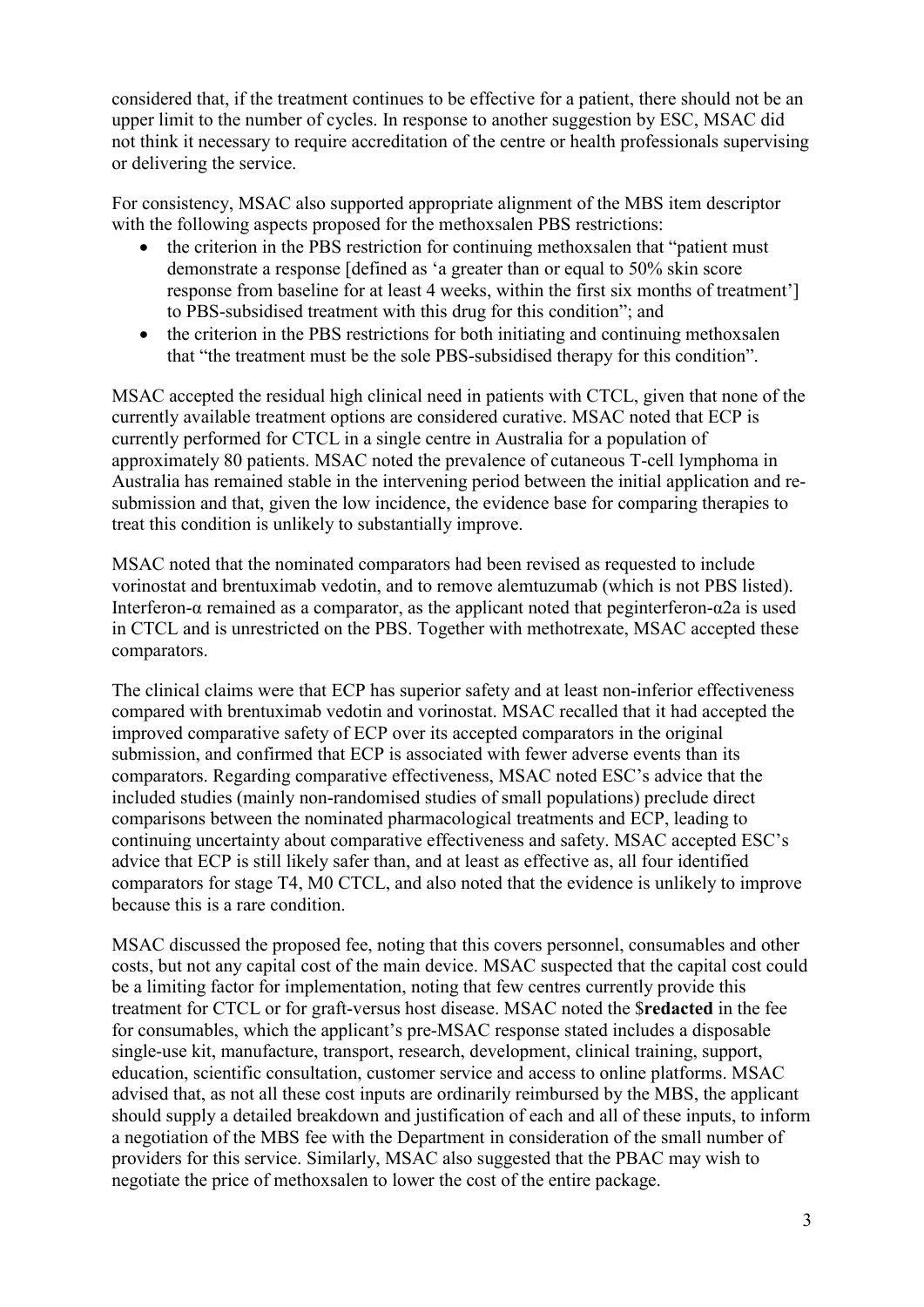In the economic model, MSAC noted the applicant's revisions to include multiple secondline agents with a 5-year time horizon, revised utilities and sensitivity analysis. MSAC noted the submission still had not included costs of treating adverse events. MSAC noted that the incremental cost-effectiveness ratio (ICER) is lower and more certain than in the original submission. MSAC also noted that the cost of brentuximab vedotin has a high impact on the ICER, and the applicant had included the published price of brentuximab vedotin, resulting in a claim that ECP is dominant, that is, it would increase the number of quality-adjusted life years (QALYs) gained and would reduce overall costs. However, the effective price of brentuximab vedotin (which the applicant does not have access to) is **redacted** lower than the published price; using the effective price results in an ICER of \$**redacted** per QALY. MSAC advised that, acknowledging the small number of patients and high clinical need for this population, ECP is probably cost-effective.

MSAC discussed the weighted proportional use of the comparators (46% methotrexate, 32% interferon-α, 13% vorinostat, 9% brentuximab vedotin), particularly the split between vorinostat and brentuximab vedotin. The applicant's pre-MSAC response noted that these proportions were based on PBS item reports at the time of submission (covering April 2019 to June 2019). Since then, data have become available to January 2020, which show an increase in weighted proportional use of brentuximab vedotin to 11%, and reduction in vorinostat to 11% (both from April 2019 to January 2020). As such, the proportion of patients initiating brentuximab vedotin as a second-line treatment used in the weighted comparison in the submission (9%) is likely to be conservative. The Department confirmed that there had been a change in the proportional use of these treatments, and MSAC accepted that the initial weighted proportional use of the comparators was acceptable.

MSAC accepted the basis for the estimated financial costs to the MBS over 5 years.

MSAC accepted that equity of access for ECP is an issue, but that this would remain an issue whether ECP was listed on the MBS or not. MSAC recommended that the listing be reviewed in 2 years to monitor for usage beyond the estimated volumes.

### **4. Background**

This is the first resubmission (applicant-developed assessment report; ADAR) of Application 1420.

At its July 2017 meeting, MSAC deferred its advice on public funding pending a revision of the economic model. MSAC accepted there was a high unmet clinical need and established clinical place for ECP. While MSAC noted that the condition was a rare disease and would have a limited budgetary impact, the evidence base was weak with a high and uncertain incremental cost-effectiveness ratio.

MSAC noted that the PBS listing of vorinostat had substantially changed the treatment pathway for refractory erythrodermic CTCL and requested that the revised economic model only include comparators with accepted cost-effectiveness (methotrexate and vorinostat). MSAC also considered that there was a need to revisit the proposed MBS fee and align the MBS item descriptor and the proposed PBS restriction.

Any resubmission would need to be considered via ESC [\(Public Summary Document \[PSD\]](http://www.msac.gov.au/internet/msac/publishing.nsf/Content/1420.1-public)  [Application No. 1420,](http://www.msac.gov.au/internet/msac/publishing.nsf/Content/1420.1-public) 2017 p1).

The commentary provided a summary of outstanding matters of concern previously raised by MSAC in July 2017 and how the resubmission addressed those concerns (Table 1).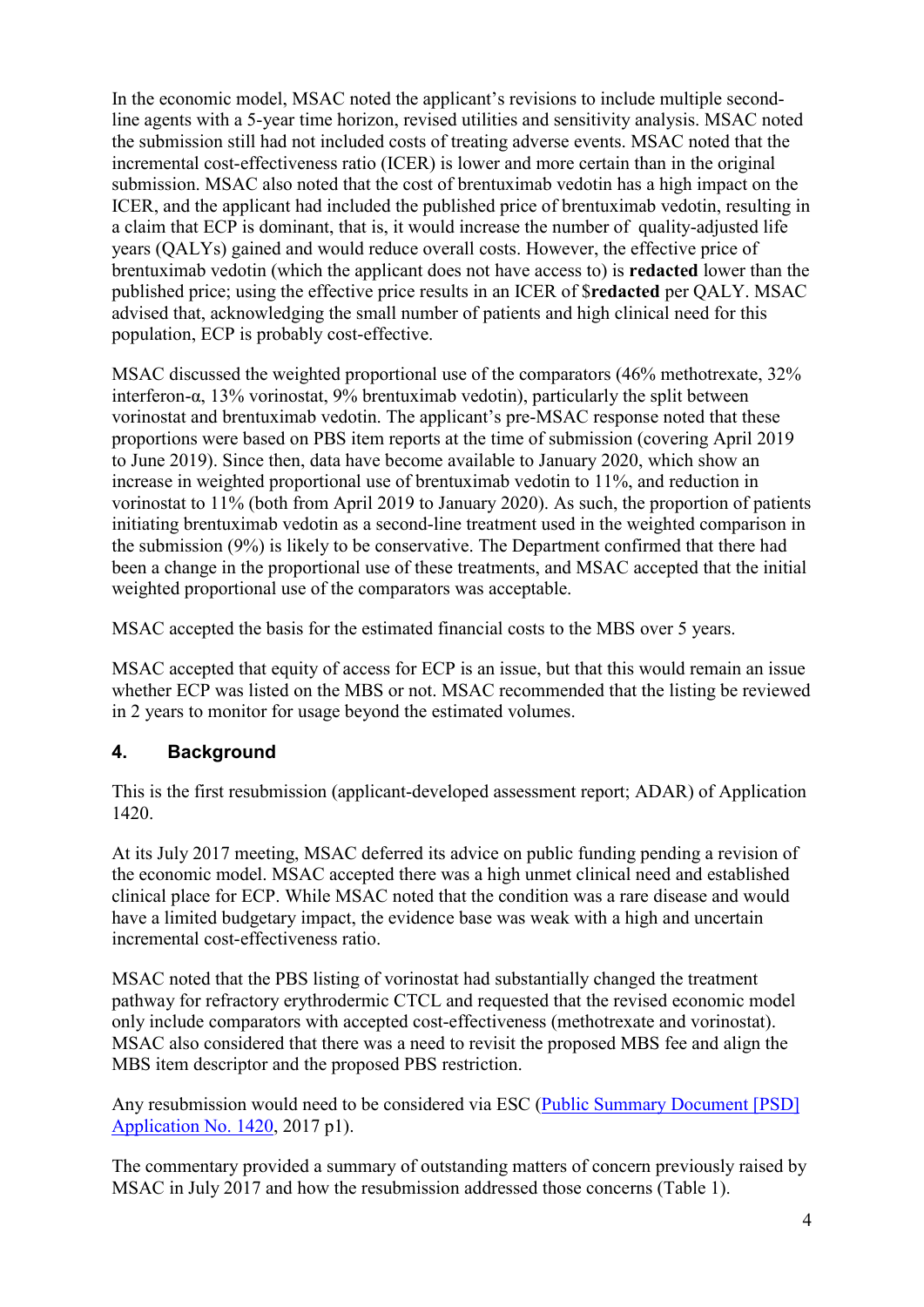**Table 1: Summary of outstanding matters of concern Component Matter of MSAC concern (July 2017) How the resubmission addresses it** Comparators Alemtuzumab inappropriate; interferon-α not acceptably cost-effective; vorinostat to be included (p3, 1420 PSD, July 2017). Alemtuzumab removed; interferon-α retained (interferon-α2a is TGA approved for CTCL, *but not subsidised on PBS for CTCL; peg interferonα2a is not TGA approved for CTCL, but is PBSlisted without restriction)*; vorinostat *and brentuximab vedotin (for CD30 positive patients only)* included. *Inclusion of interferon-α may not be appropriate.* MBS descriptor and PBS restriction Inconsistencies between proposed MBS descriptor and PBS restriction (p4, 1420 PSD, July 2017). Revisit MBS fee by reducing or providing stronger justification for costs (particularly consumables) (p4 and p12, 1420 PSD, July 2017). Updated to improve consistency. *No statement included to limit consecutive day claiming. Not fully addressed.* Primary evidence Hughes 2015 considered to have high heterogeneity and likely to be at high risk of bias (p2 and p10, 1420 PSD, July 2017). Updated analysis of Hughes cohort is presented in Gao *et al,* 2019; *Limited reporting necessitated sourcing of data from TGA report (Prince et al, 2019); likely to be at high risk of bias*. **Comparative** efficacy No direct comparative data available on the survival (or clinical response) of ECP treatment in patients with CTCL  $(T_4, M_0)$  (p7, 1420 PSD, July 2017). Unchanged. Limited applicability of the three single-arm studies to likely benefit of ECP for the requested listing – including the provision of concomitant systematic therapy, proportion of patients with SS, and methoxsalen formulation (oral vs extracorporeal) (p8, 1420 PSD, July 2017). *Same three single-arm studies in used to compare ECP response rates and survival in indirect treatment comparison with other studies using brentuximab vedotin and vorinostat. Heterogeneity between baseline demographics, disease stage/severity, definitions of key response and survival outcomes limited interpretation of results.* **Comparative** safety No comparative data on the safety of ECP in patients with refractory erythrodermic CTCL (p2, p10, 1420 PSD, July 2017). Unchanged. Indirect comparison of adverse events and discontinuation rates between ECP, brentuximab vedotin and vorinostat across separate studies. *It was difficult to interpret this indirect comparison due to heterogeneity in patient populations and limited information presented.* **Circumstances** of use ECP treatment regimen not well standardised; The frequency and duration of treatment would Sensitivity analysis provided to account for more frequent regimen (Gao et al, 2019) in economic

impact on cost of providing the MBS service if payable per treatment session (p12, 1420 PSD,

Co-administration of systemic therapies and impact on outcomes was not addressed.

Unclear whether primary study included use of

Differences in severity of disease across comparator treatment subgroups in Hughes

July 2017).

oral methoxsalen.

2015.

Trial population vs proposed MBS listing

model. *Sensitivity analysis on financial implications shows costs may double using treatment regimen from Alfred* et al, *2017.*

*Gao* et al, *2019 cohort likely included patients treated with oral methoxsalen, however this was*

*Not considered/addressed*

*not reported. Remains unclear.*

*Not addressed.*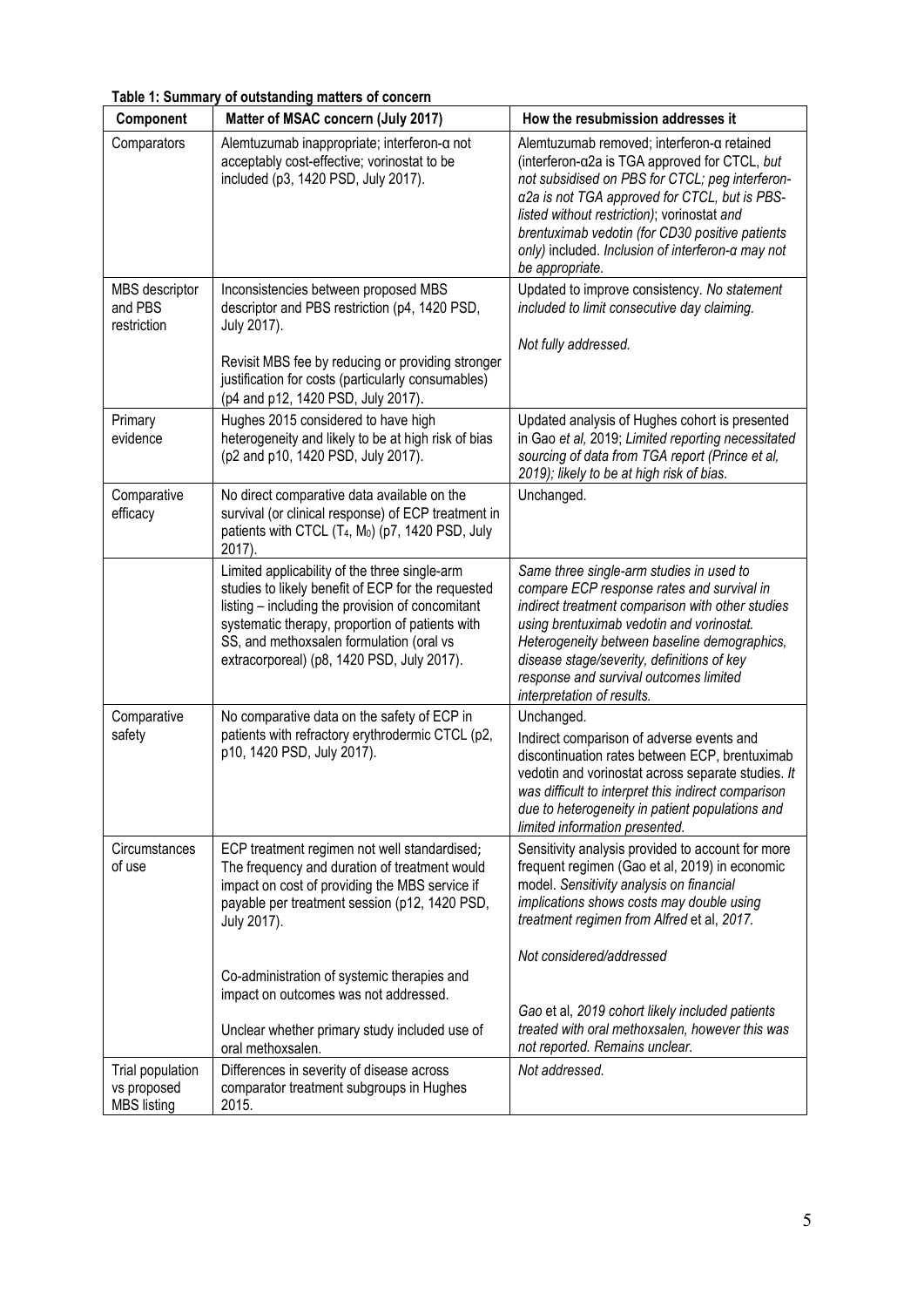| Component         | Matter of MSAC concern (July 2017)                                                                                                                  | How the resubmission addresses it                                                                                                                                                                                                                                                                                                                          |
|-------------------|-----------------------------------------------------------------------------------------------------------------------------------------------------|------------------------------------------------------------------------------------------------------------------------------------------------------------------------------------------------------------------------------------------------------------------------------------------------------------------------------------------------------------|
| Economic<br>model | Overly simplistic structure and did not adequately<br>capture cycling through multiple second line<br>treatment options (p13, 1420 PSD, July 2017). | Revised model takes into account treatment<br>cycling through multiple second-line treatments<br>before progression to chemotherapy, but did not<br>consider disease health states as separate health<br>states in the model.                                                                                                                              |
|                   | Reconsider the application of utility and disutility<br>weights in the model, with clear rationale (p11-12,<br>1420 PSD, July 2017).                | Separate utility values (based on response rates<br>for each treatment) and disutility values (based<br>on adverse events experienced with each<br>treatment) provided for most treatments.<br>Concerns remain over utilities/disutilities applied<br>in the model (i.e. use of proxies, lack of<br>utilities/disutilities applied to some health states). |
|                   | Time horizon only captured costs for one year but<br>not subsequent years (p3, 1420 PSD, July 2017)                                                 | Revised model used a 5-year time horizon to<br>account for treatment cycling through second-line<br>options. This time horizon was adequate to<br>account for cycling through the treatments<br>included in the revised model.                                                                                                                             |
|                   | Incorrect use of fees and lack of consideration for<br>capital cost of ECP machine, costs of monitoring<br>and treating adverse events.             | Correct fees used; some consideration of other<br>costs but not all were considered in revised<br>model (e.g. capital costs)                                                                                                                                                                                                                               |
|                   | No sensitivity analysis provided.                                                                                                                   | Multiple sensitivity analysis provided.                                                                                                                                                                                                                                                                                                                    |

Source: Table 3, pp11-12 of the commentary

CTCL = cutaneous T-cell lymphoma; ECP = extracorporeal photophoresis; MBS = Medicare Benefits Schedule; MSAC = Medical Services Advisory Committee; PBS = Pharmaceutical Benefits Scheme; PSD = public summary document; SS = Sézary Syndrome; TGA = Therapeutic Goods Administration; vs = versus

### **5. Prerequisites to implementation of any funding advice**

The ADAR stated that the original TGA application (Application PM-2016-023228-1-4) for methoxsalen was withdrawn prior to consideration by the TGA Advisory Committee on Medicines (ACM) in September 2017. The TGA delegate cited several concerns with the original TGA application not previously identified by the TGA Clinical Evaluator in relation to the outcomes presented and comparative effectiveness of ECP with other available therapies (outlined in Module 2.5 Clinical Overview Attachment A). The TGA application was subsequently resubmitted and addressed some of the limitations identified including justification for clinical end points and presenting updated data from patients treated at the Victorian Comprehensive Cancer Clinic (VCCC). The application received a positive recommendation by the TGA delegate on 3 September 2019 (Delegates overview, Attachment A).

The relevant part of the registered indication is:

"UVADEX (methoxsalen) is indicated for use in conjunction with the THERAKOS CELLEX Photopheresis System for the … palliative treatment of the skin manifestations of cutaneous T-cell lymphoma (CTCL) that is unresponsive to other forms of treatment."

The commentary stated that the system registered on the Australian Register of Therapeutic Goods (ARTG) was the Cellex® (ARTG numbers: 279305, 281849, and 279304).

#### **6. Proposal for public funding**

The ADAR updated proposed item descriptor for ECP is shown in Table 2. The updated restriction incorporates the advice of MSAC to: ensure consistent wording with the proposed PBS restriction for methoxsalen; and specify that methoxsalen is used alongside ECP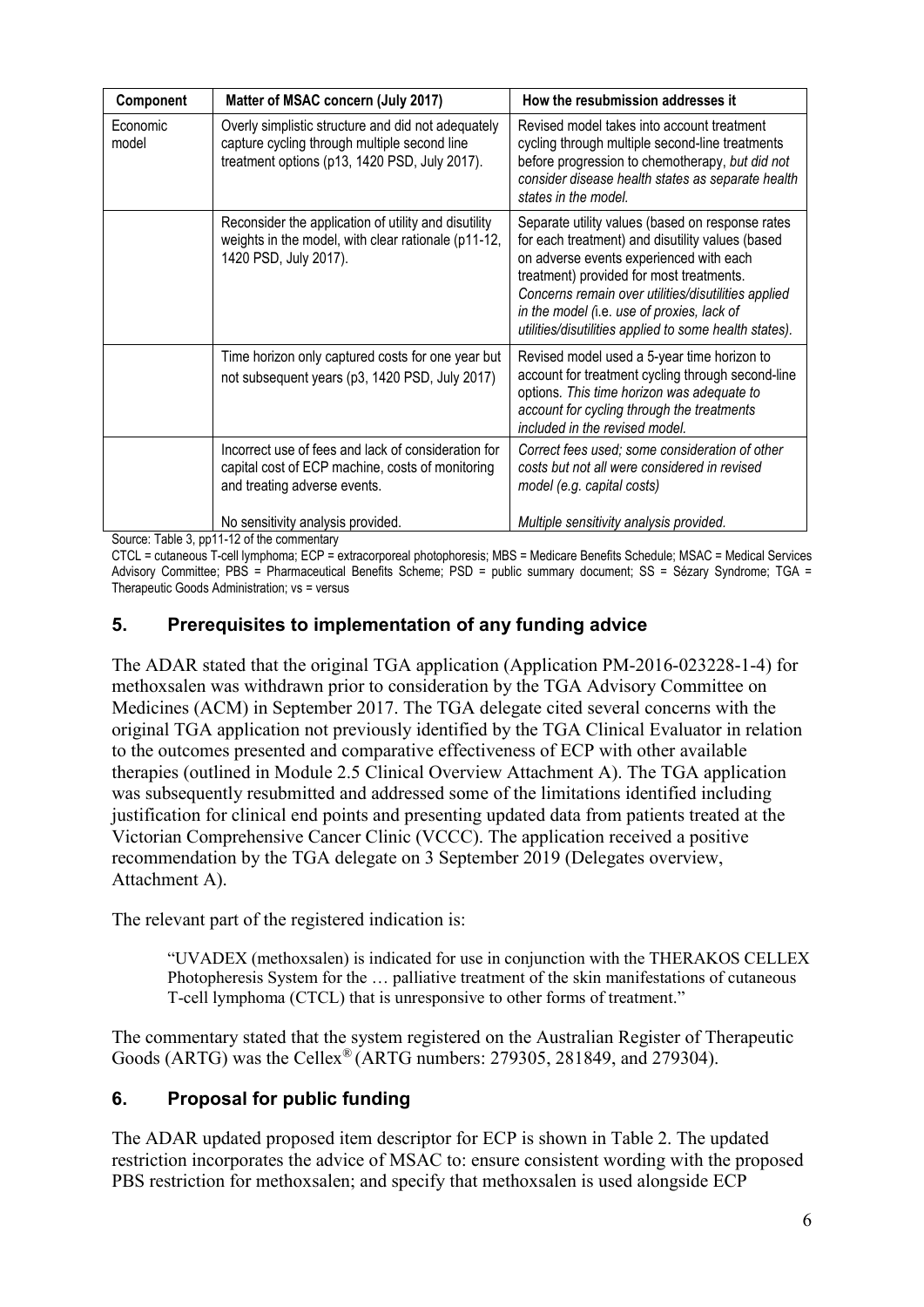treatment (MSAC 1420 PSD, July 2017 p4).

#### **Table 2: The proposed MBS restriction for integrated, closed ECP systems for patients with CTCL (in red includes the commentary's minor editing)**

#### **Category 3 – Therapeutic procedures**

#### MBS 38xxx

INTEGRATED, CLOSED- EXTRACORPOREAL PHOTOPHERESIS SYSTEMS for the ECP treatment of erythrodermic stage III-IVa T<sub>4</sub> M<sub>0</sub> cutaneous T-cell lymphoma (CTCL), if all the following criteria are met:

- (a) Patient must be aged 18 years and over
- (b) Patient must be refractory to prior systemic treatment for this condition. A refractory patient is defined as having had disease recurrence while on treatment or experienced intolerance to or toxicity from treatment
- (c) Treatment must be in combination with injectable methoxsalen
- (d) Treatment must be under supervision of a consultant haematologist.

Caution: Patient must not be pregnant or breastfeeding. Patients and their partners must each be using an effective form of contraception if of child-bearing age.

Treatment includes a specialist consultation and continuous monitoring with nurse attendance under the supervision of a consultant physician.

Fee: \$**redacted** Benefit: 75% = \$**redacted** 85% = \$**redacted**

Source: Compiled from Table E2, p14 of ADAR; and Table 2, p10 of the commentary Abbreviations: MBS = Medicare Benefits Schedule

The commentary stated that the proposed MBS or PBS listings included in the resubmission do not limit the frequency and duration of use for ECP or methoxsalen, and therefore does not preclude claiming of treatment on consecutive days, which would be within recommendations of current ECP treatment guidelines (Alfred et al, 2017; Knobler et al, 2014). The commentary stated there is potential for ECP/methoxsalen to be used twice every two weeks. While the resubmission notes that it is unlikely that clinicians will change their practice, this has potential to double the costs to government over the first five years; further, funding of ECP is likely to encourage use of ECP in more patients, and they may refer to international guidance on treatment regimens. MSAC may wish to consider if a statement regarding limitations to the frequency of claiming is required within the proposed MBS item descriptor.

The applicant's pre-MSAC response clarified that the proposed fee would cover both personnel costs and the cost of the single-use  $kit^1$  $kit^1$ :

- Personnel costs: A specialist consultation (\$44.35) as it is recommended that ECP is supervised by a haematologist and ECP service supervision (\$164). The ECP procedure takes approximately three hours and should be delivered by specially trained, experienced nursing staff.
- Cost of consumables (\$**redacted**): The consumable for the ECP procedure is a disposable kit for single use with each procedure (i.e. a consumable). The disposable kit is necessary to perform each service and therefore is appropriate to include within the MBS item fee. The proposed cost of the kit is based on the following:
	- o Manufacture and transport of the kit

<span id="page-6-0"></span> $1$  The applicant stated that the MBS item has been structured to include the cost of the proprietary procedural kit. This is similar to other MBS items with fee structures that include the cost of proprietary materials. For example, MBS fees for diagnostic procedures on the MBS frequently include costs for the use of proprietary single-use diagnostic kits. In addition, the Schedule fees for nuclear medicine imaging services incorporate the costs of proprietary radiopharmaceuticals. Therefore, it is reasonable to include the cost of the procedural kit as this is essential to help ensure patient access to ECP.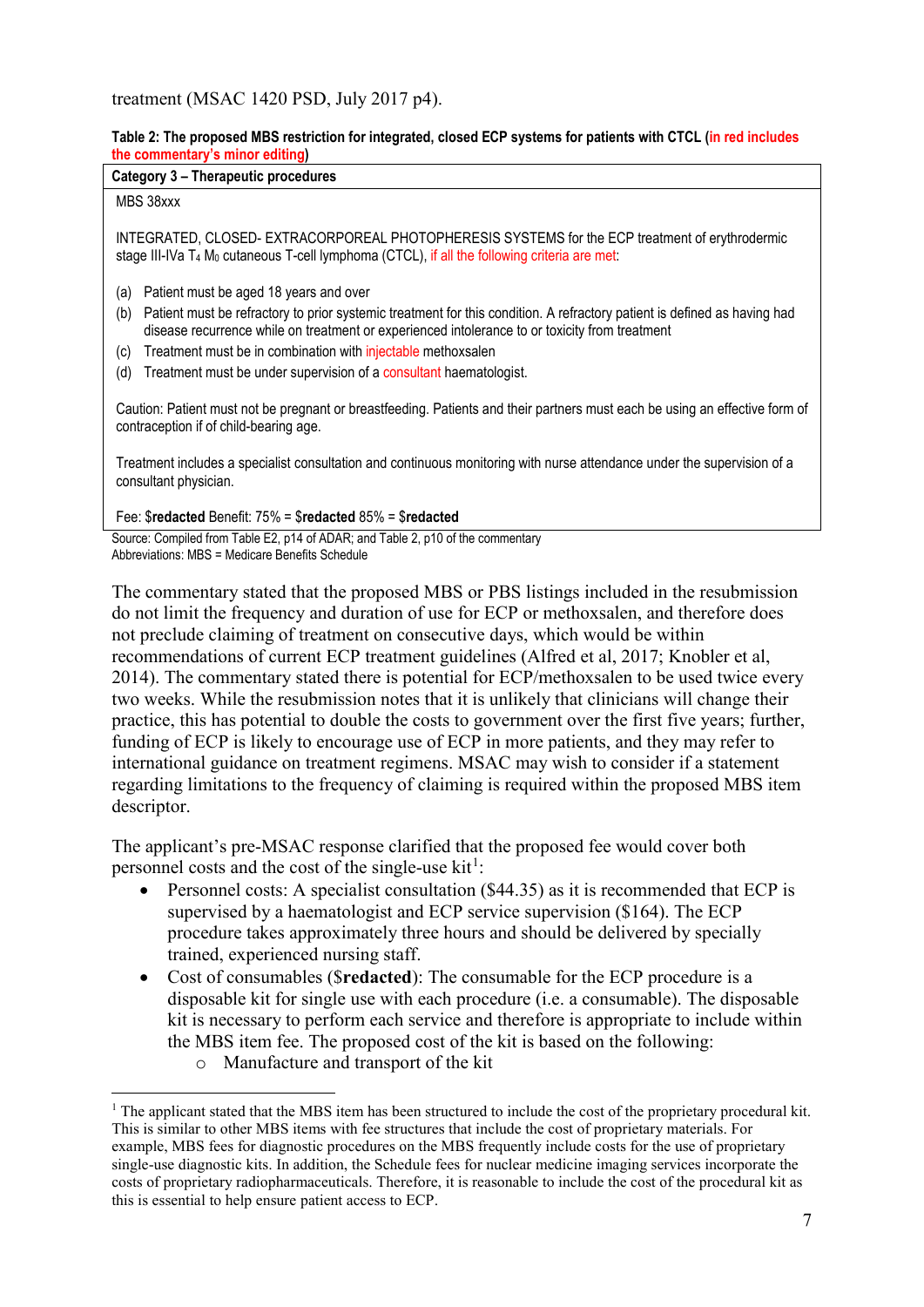- o Research and development costs of the ECP technology
- o Importantly, the cost of the kit also covers clinical training and support, education and scientific consultation, comprehensive customer service and access to online platforms as outlined below.

The applicant also stated that the proposed item fee does not include: the cost of other consumables (e.g. cannulas, etc.), as it is anticipated that these costs would be covered by current activity-based hospital funding; and capital costs of the ECP machine.

# **7. Summary of public consultation feedback/consumer Issues**

This remained unchanged; see PSD Application No. 1420 2017, p5 for further detail.

### **8. Proposed intervention's place in clinical management**

The ADAR stated that the proposed clinical treatment algorithm (Figure 1) was updated to include vorinostat and brentuximab vedotin as second- and third-line treatment options which is consistent with their PBS listings, and MSAC advice from July 2017.





Source: Figure E3, p20 of the ADAR

Abbreviations: BV = brentuximab vedotin; ECP = extracorporeal photopheresis; TSEB = total skin electron beam therapy

The commentary stated that the resubmission did not consider ECP given in combination with another systematic therapy, which might occur where patients have achieved small but inadequate response to ECP monotherapy. Combination systematic therapies are recommended in the 2017 National Comprehensive Cancer Network (NCCN) guidelines for MF/SS.

### **9. Comparator**

The resubmission nominated second-line treatments methotrexate (46%), interferon- $\alpha$  (32%), vorinostat (13%) and brentuximab vedotin (9%) as comparators. The comparators had been revised since the July 2017 MSAC consideration; including removal of alemtuzumab (as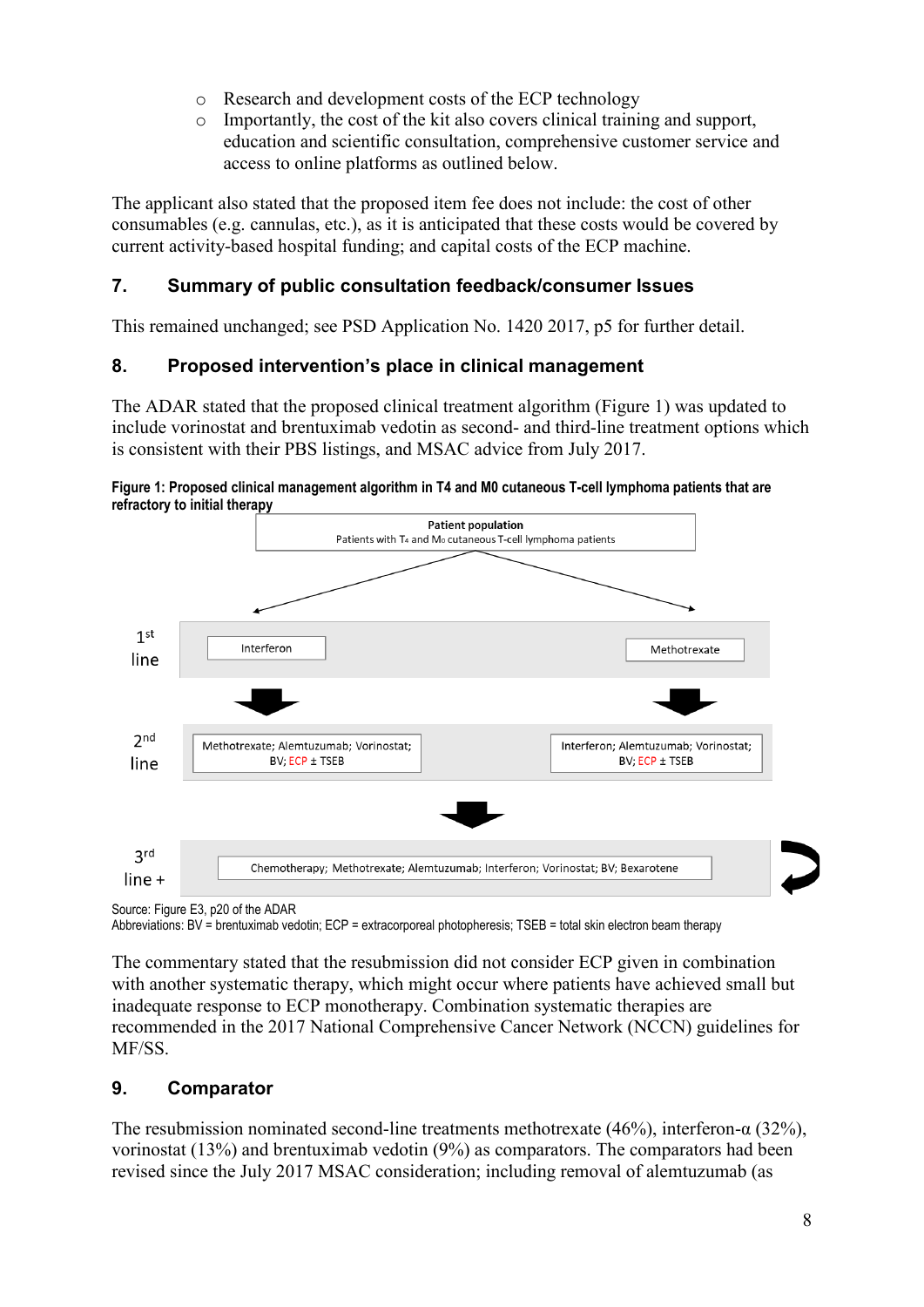requested by MSAC), and addition of vorinostat (as requested by MSAC) and brentuximab vedotin (recently listed on PBS, for CD30-positive patients only given its mode of action).

ESC previously noted interferon-α2b is not considered to have established cost-effectiveness for treatment of patients with CTCL in the Australian setting. While the resubmission noted it is TGA approved for CTCL, it is not PBS listed for this indication; and in the absence of cost-effectiveness in the Australian setting, inclusion of interferon-α as a comparator in the resubmission may not be appropriate.

The applicant's pre-MSAC response noted that the estimated proportions for vorinostat and brentuximab vedotin were based on PBS utilisation data available at the time of submission (covering April 2019 to June 2019). Based on extending the period of data from April 2019 to January 2020, which the proportion of use of brentuximab vedotin would increase to 11%, and the proportion of use of vorinostat would reduce to 11% (see also Table 11).

# **10. Comparative safety**

For primary evidence, the resubmission presented an updated analysis of the Victorian Comprehensive Cancer Centre  $(VCCC<sup>2</sup>)$  $(VCCC<sup>2</sup>)$  $(VCCC<sup>2</sup>)$  (Gao et al. 2019) data previously presented to MSAC (Hughes et al. 2015). The resubmission stated this updated retrospective analysis is considered to have high external validity, providing a comprehensive analysis comparing 65 patients with a diagnosis of MF or SS with blood involvement treated with ECP with other systemic treatment for CTCL over 21 years (1997 to January 2018). However, the resubmission acknowledged the study has low internal validity.

For supportive evidence for ECP, the resubmission included three other single-arm studies (Arulogun et al. 2008 [subpopulation with SS in VCCC database]; Knobler et al. 2012; Siakantaris et al. 2012), which were previously considered in the previous submission. However, the commentary highlighted that MSAC previously considered these studies to have several limitations regarding their applicability to estimating the likely benefit of ECP in the proposed population due to heterogeneity in study populations, the use of concomitant systemic therapy, and use of oral (not extracorporeal) methoxsalen (PSD Application No. 1420 2017, p8).

Due to a lack of direct evidence comparing ECP to vorinostat and brentuximab vedotin in the primary study (Gao et al. 2019), the resubmission included a naïve indirect treatment comparison with additional comparator studies.

Comparator studies consisted of one randomised controlled trial (RCT) (Prince et al. 2017) and two single-arm studies (Duvic et al. 2015; Kim et al. 2015) for brentuximab vedotin, and three single-arm studies for vorinostat (Duvic et al. 2009; Duvic et al. 2007; Olsen et al. 2007). Overall, the risk of bias in the studies was considered high by the commentary, due to single-arm design (most studies), heterogeneity in patient and disease characteristics (including CTCL subtype, stage and severity, CD30-positive disease), small sample sizes and lack of blinding. However, this high risk of bias should be contextualised in terms of the rarity of this condition, noting its TGA orphan drug designation and the challenges involved in conducting RCTs in patients with rare cancers.

The VCCC database **redacted.** From this, the resubmission considered ECP was **redacted**.

#### **Table 3: redacted**

<span id="page-8-0"></span><sup>&</sup>lt;sup>2</sup> Two publications of the VCCC study were presented in the resubmission: Prince 2018 (is a pre-publication report used as primary evidence in the ECP TGA dossier); and publication by Gao et al 2019.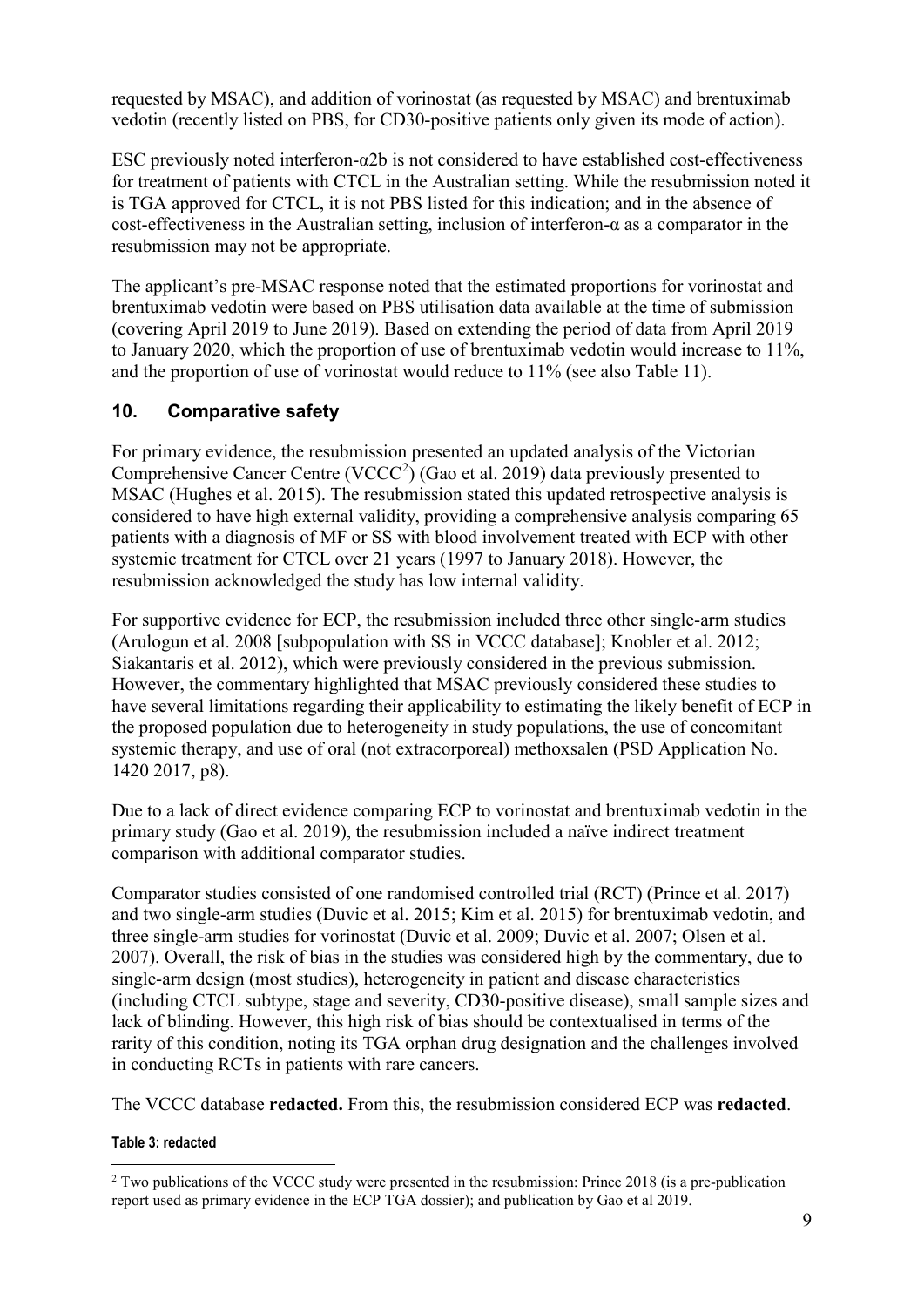The resubmission stated that, compared with ECP, adverse events (AEs) for vorinostat and brentuximab vedotin were considerably more common and resulted in a greater number of treatment discontinuations. For vorinostat, discontinuations due to AEs were between 9-19% (Table 4). Notably, vorinostat was associated with pulmonary embolism, deep vein thrombosis and thrombocytopenia. In addition to these events being associated with considerable mortality and morbidity risk, the PBAC was concerned about the potential implications in patients receiving subsequent treatment agents that induce thrombocytopenia (Vorinostat PBAC PSD November 2016, para 6.20).

AEs with brentuximab vedotin were extremely common. Ninety-five percent of patients experienced an AE, 24% discontinued treatment due to an AE and 14% had a serious drugrelated AE (see Table 4). The PBAC considered that brentuximab vedotin may have an inferior safety profile compared with methotrexate (Brentuximab vedotin PBAC PSD, July 2018, para 6.20).

| <b>Drug</b>                                | <b>Brentuximab vedotin</b><br>Vorinostat |                        |                            |  |  |
|--------------------------------------------|------------------------------------------|------------------------|----------------------------|--|--|
| Study                                      | Prince 2017                              | Duvic 2007             | Olsen 2007                 |  |  |
|                                            | $n/N$ (%)                                | $n/N$ (%)              | $n/N$ (%)                  |  |  |
| Any adverse event                          | 63/66 (95%)                              | ΝR                     | NR.                        |  |  |
| Drug-related adverse event                 | 57/66 (86%)                              | ΝR                     | NR.                        |  |  |
| Drug-related serious adverse event         | 9/66 (14%)                               | ΝR                     | 8/74 (11%)                 |  |  |
| Adverse event resulting in discontinuation | 16/66 (24%)ab                            | 7/37 (19%)             | 7/74 (9%)                  |  |  |
| On treatment deaths                        | 4/66(6%)c                                | 2/37 (5%) <sup>e</sup> | $3/74$ $(4%)$ <sup>d</sup> |  |  |
|                                            |                                          |                        |                            |  |  |

**Table 4: Summary of key adverse events in the comparator studies**

Source: Prince 2017, Table S3, appendix page 19; Duvic 2007, in text page 35; Olsen 2007 in text page 3111

The resubmission did not present any new evidence relating to the safety of interferon-α or methotrexate, as MSAC has previously accepted that ECP "appears to be associated with fewer adverse events than interferon-α2b … and appears to have a similar safety profile to methotrexate. MSAC noted that most described adverse events from ECP and methoxsalen were mild and transient" (PSD Application No. 1420, 2017, p2).

#### **11. Comparative effectiveness**

The key clinical outcome reported in Gao et al. 2019 was time to next treatment (TTNT), which was considered to be a proxy for quality of life. The resubmission stated that the median TTNT when ECP was used alone was 14 months; significantly greater than interferon- $\alpha$  (8 months, p = 0.0067), vorinostat (4 months, p < 0.0011), antibody/ ADC/FT/bexarotene vedotin therapy ( $n = 20$ ; 6.5 months,  $p = 0.028$ ), chemotherapy (3) months,  $p \le 0.0001$ ), and low-dose methotrexate ( $n = 35$ ; 2.5 months,  $p \le 0.0001$ ). Compared to biological agents including brentuximab vedotin (n=1 of 20), TTNT was also considerably greater ( $n = 20$ , 7 months, p-value not reported). Median overall time on treatment followed the same trend. ECP had the longest time on treatment compared to interferon- $\alpha$  (8 months), methotrexate (2.5 months), and vorinostat (4 months). However, the commentary noted TTNT data for ECP was provided across multiple treatment lines (e.g. lines 1-3 and above), including patients who received ECP monotherapy and in combination systemic therapies as first-line treatment, which are outside the requested ECP listing.

#### **Table 5: redacted**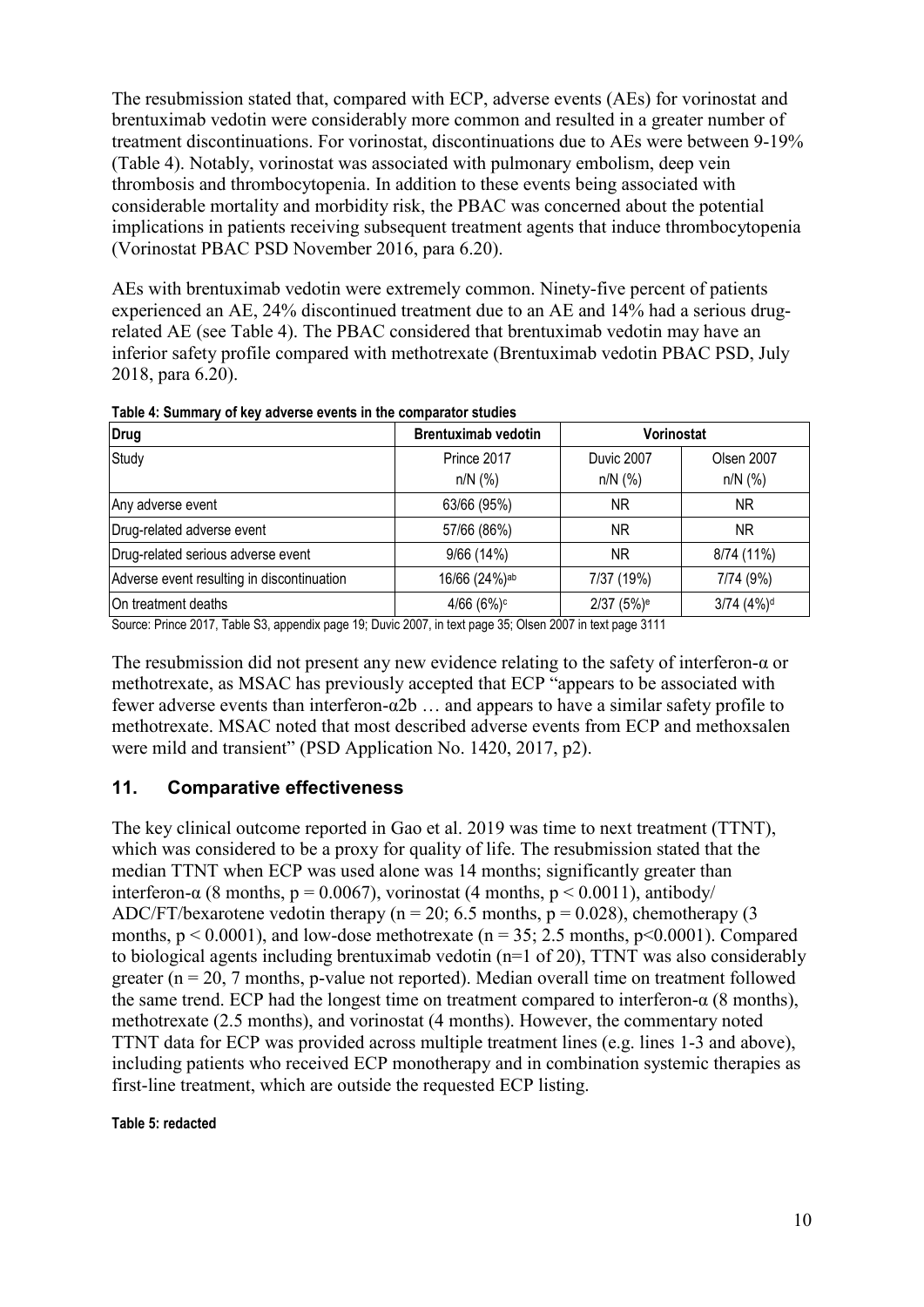Results for clinical response and survival outcomes are presented in Table 6. The results showed generally that the overall response rate was similar between those treated with ECP and brentuximab vedotin, and lower response rates were observed among the vorinostat studies. The resubmission noted that:

- median progression-free survival (PFS) was greater for ECP compared to brentuximab vedotin and vorinostat; however, the commentary considered this has similar issues as TTNT, in that it can take up to 10 months to receive a response so PFS would include this pre-response time); and
- brentuximab vedotin had superior OS (albeit reported in a phase II, unrandomised, single-centre trial).

However, the commentary considered it was difficult to compare response, PFS and overall survival OS across studies due to: heterogeneity in key patient baseline characteristics and prognostic factors (e.g. inclusion of LyP and pc-ALCL and requirement for CD30-positive disease in brentuximab vedotin studies); and heterogeneity in the outcome measures (e.g. OS from the date of diagnosis rather than the date of first dose; PFS *vs.* time to disease progression [TTP] in place of PFS). However, the commentary stated it should be noted that no therapies for CTCL have been demonstrated to have a survival benefit in isolation, and all long-term outcomes are confounded by multiple lines of treatment.

|               | <b>ECP</b><br>$n/N$ (%)  |                                             |                                                                | BV<br>$n/N$ (%)            |                                     |                                                                                     | <b>Vorinostat</b>                         |                                 | $n/N$ (%)                     |                                    |
|---------------|--------------------------|---------------------------------------------|----------------------------------------------------------------|----------------------------|-------------------------------------|-------------------------------------------------------------------------------------|-------------------------------------------|---------------------------------|-------------------------------|------------------------------------|
|               | Gao et al.<br>2019       | Arulogun et Knobler et<br>l <i>al.</i> 2008 | al. 2012                                                       | Siakantaris<br>et al. 2012 | Prince et al. Duvic et al.<br>12017 | 2015                                                                                | Kim et al.<br>2015                        | <b>Olsen</b> et<br>al. 2007     | Duvic et Duvic et<br>al, 2009 | al. 2007                           |
| <b>ORR NR</b> |                          |                                             | 8/13 (62%) <sup>a,b</sup> 29/39 (74%) <sup>c</sup> 11/18 (61%) |                            | 43/64 (67%)                         | All patients:<br>35/48 (73%)<br>All CTCL:<br>26/39 (67%)<br>MF only:<br>15/28 (54%) | 21/30 (70%)<br>Grade IV/SS:<br>4/10 (40%) | 22/74 (30%)                     |                               | 8/33<br>(24%)                      |
| <b>PFS NR</b> |                          | 28 m (med)                                  | <b>NR</b>                                                      | 28 m (med)                 | 16.7 m (med) 13.2 m                 | $(med)^d$                                                                           | 6 m: 79%<br>12 m: (54%)                   | $4.9$ m (med TTP <sup>e</sup> ) |                               | 12.1 w<br>(med<br>TTP <sup>e</sup> |
| <b>OS</b>     | 80 or 120 m <sup>f</sup> | NR.                                         | NR.                                                            | <b>NR</b>                  | <b>NR</b>                           | $176 \text{ m}$                                                                     | <b>NR</b>                                 | <b>NR</b>                       |                               | <b>NR</b>                          |

**Table 6: Results of naïve comparison of ECP, brentuximab vedotin and vorinostat: clinical response and survival**

Source: Table 56, p127 and Table 58, p128 and Table 60, p129 and Table 63, p131 and Table 65, p134 of the resubmission BV = brentuximab vedotin; CTCL = cutaneous T-cell lymphoma; m = months; med = median; MF = mycosis fungoides; NR = not reported;

ORR = overall response rate; SS = Sézary Syndrome; TTP = time to disease progression; w = weeks

<sup>a</sup> Of the patients that responded (complete and partial), 88% were on concomitant systematic treatments

**b** 100% of patients had SS

c ORR for Knobler *et al,* 2012 includes near-complete response (defined as ≥90% skin response for at least 4 weeks duration) rather than complete (100%) response

d Includes whole cohort of patients, as subgroup analysis for patients with CTCL only was not presented in Duvic *et al,* 2015.

e PFS was not reported in any of the vorinostat trials, however, did report time to disease progression (TTP) defined as time from start of treatment until date of progressed disease. The resubmission considered TTP as a near equivalent measure to PFS, however it does not count patients who die from other causes

<sup>f</sup> Gao *et al, 2019* reported OS from first treatment (80 months) and OS from diagnosis (120 months)

<sup>g</sup> Duvic *et al, 2015 reported OS from first dose was not reached, and OS from diagnosis as 176 months (14.7) years* 

The commentary also considered there is potential use for ECP in patients with relapsed/refractory CTCL who received brentuximab vedotin and subsequently lose expression of CD30 (Goyal et al, 2019), rendering them unable to receive either repeat treatment with brentuximab vedotin or experimental anti-CD30 treatments, including chimeric antigen receptor T cell (CAR-T) therapies directed against CD30.

#### **Clinical claim**

On the basis of the benefits and harms reported in the evidence base, the resubmission proposed that ECP has at least non-inferior efficacy and superior safety compared to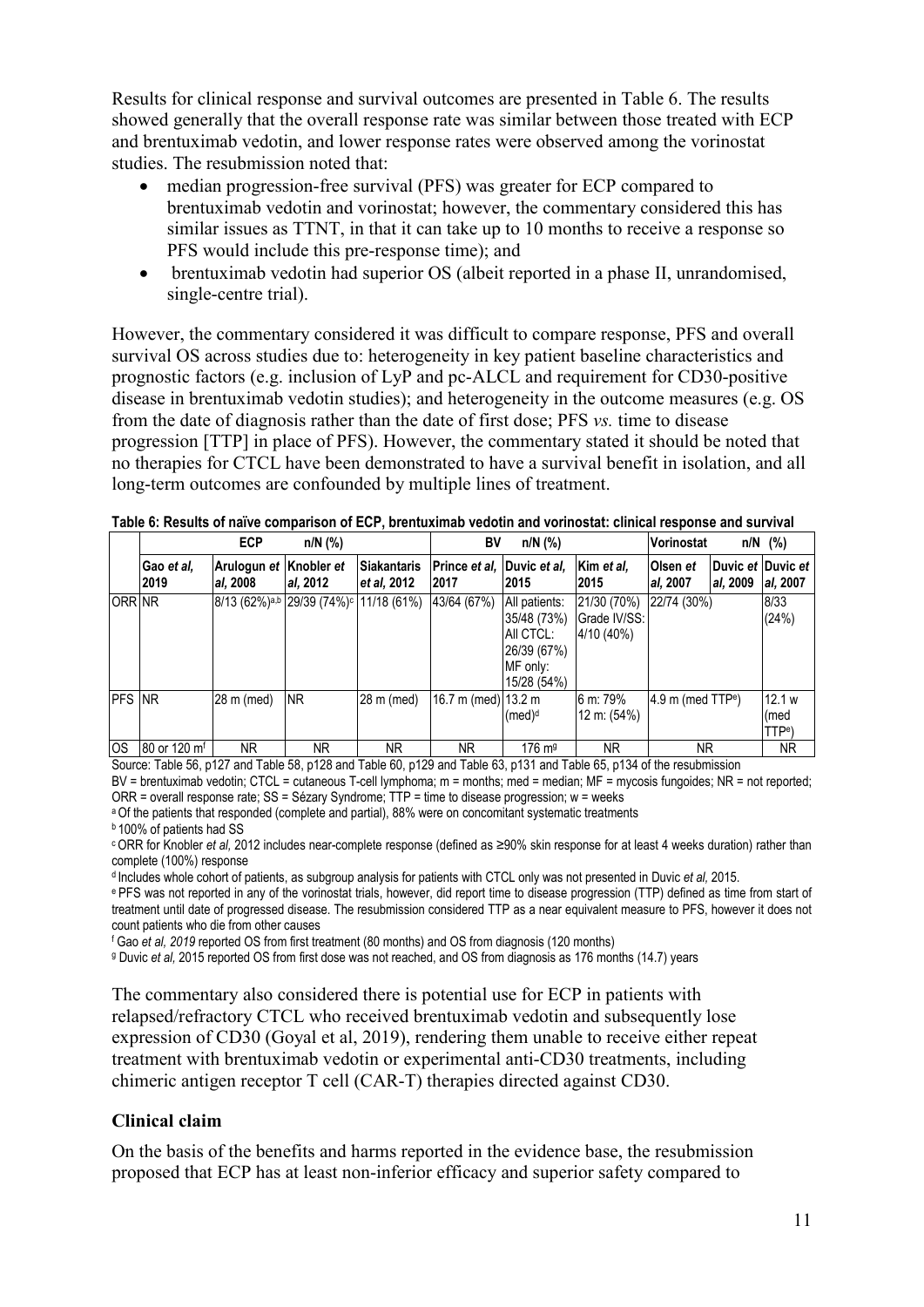vorinostat or brentuximab vedotin for the treatment of refractory erythrodermic (Stage T<sub>4</sub> M<sub>0</sub>) CTCL.

#### *Translation issues*

The commentary summarised the translation issues (Table 7).

| <b>Premodelling study</b>                                             | <b>Results</b>                                                                                                                                                                                                                                                                                                                              | Use in economic evaluation                                                                                                                                                                                                                                                                                                                                                                                                                                                                                                                                           |
|-----------------------------------------------------------------------|---------------------------------------------------------------------------------------------------------------------------------------------------------------------------------------------------------------------------------------------------------------------------------------------------------------------------------------------|----------------------------------------------------------------------------------------------------------------------------------------------------------------------------------------------------------------------------------------------------------------------------------------------------------------------------------------------------------------------------------------------------------------------------------------------------------------------------------------------------------------------------------------------------------------------|
| Applicability                                                         |                                                                                                                                                                                                                                                                                                                                             |                                                                                                                                                                                                                                                                                                                                                                                                                                                                                                                                                                      |
| Clinical trial data                                                   |                                                                                                                                                                                                                                                                                                                                             |                                                                                                                                                                                                                                                                                                                                                                                                                                                                                                                                                                      |
| Comparability of trial<br>population vs MBS/PBS<br>listing            | The VCCC database<br>Cohort: $T_4 = 91\%$ , $M_0 = 97\%$<br>Stage III or IVa = 86%<br>Stage $T_4M_0$ per treatment group =<br>unknown<br>46% had prior use of systemic<br>therapies<br>Arulogan et al, 2008<br>Cohort: SS only<br>Stage/severity: Not reported                                                                              | Individual monotherapy TTNT data for ECP and each<br>treatment applied as transition probability and time in<br>each health state.<br>For ECP: A large proportion of the total cohort<br>received ECP first-line (46%); only 3% of patients<br>received ECP monotherapy at line 2.<br>For comparators: Disease severity unclear in each<br>treatment group.<br>ECP response rates applied to ECP utilities within<br>model. Only 23% of patients received ECP<br>monotherapy and 77% of patients in this cohort<br>received ECP in combination with another therapy. |
| Circumstances of use                                                  | ECP use in Australian practice:                                                                                                                                                                                                                                                                                                             | Not used. ECP regimen applied in model:                                                                                                                                                                                                                                                                                                                                                                                                                                                                                                                              |
| ECP regimen                                                           | Once weekly for 6 weeks                                                                                                                                                                                                                                                                                                                     | 2 sessions/month for 6 months                                                                                                                                                                                                                                                                                                                                                                                                                                                                                                                                        |
|                                                                       | Fortnightly for 6 sessions<br>Monthly thereafter                                                                                                                                                                                                                                                                                            | Every 6 weeks thereafter<br>SA: Australian regimen from Gao et al, 2019                                                                                                                                                                                                                                                                                                                                                                                                                                                                                              |
|                                                                       |                                                                                                                                                                                                                                                                                                                                             |                                                                                                                                                                                                                                                                                                                                                                                                                                                                                                                                                                      |
| Co-administered<br>therapies                                          | 77% of patients in Arulogun et al,<br>2008 used co-administered therapies                                                                                                                                                                                                                                                                   | The resubmission did not address whether the use of<br>co-administered<br>systemic<br>therapies<br>improved<br>treatment outcomes.                                                                                                                                                                                                                                                                                                                                                                                                                                   |
| Usual therapy for CTCL                                                |                                                                                                                                                                                                                                                                                                                                             |                                                                                                                                                                                                                                                                                                                                                                                                                                                                                                                                                                      |
| 2 <sup>nd</sup> line                                                  | Australian survey (n-20) utilisation:<br>Weighted utilisation b<br>Methotrexate = $46\%$<br>Interferon- $\alpha = 32\%$<br>Alemtuzumab = $22\%$ (Alemtuzumab<br>removed as a comparator in the<br>resubmission;<br>its<br>proportion<br>reassigned to brentuximab vedotin<br>and vorinostat, based on PBS<br>prescriptions in Apr-Jun 2019) | Base case: Weighting applied to 5-year CUA to<br>generate a weighted ICER.                                                                                                                                                                                                                                                                                                                                                                                                                                                                                           |
| TTNT as surrogate for<br>progression free survival<br>and QOL measure | Decision to switch therapy is based on<br>clinical basis. Methods used to assess<br>skin response were not provided in<br>Hughes et al, 2015.<br>TTNT can be used as a measure of                                                                                                                                                           | The results of TTNT might not be applicable to the<br>proposed population for ECP in Australia, due to<br>continuing treatment with methoxsalen is based on<br>skin response.<br>Transition probabilities and time in each health state.                                                                                                                                                                                                                                                                                                                             |
|                                                                       | treatment effectiveness and durability<br>of response, indirectly effects QOL.                                                                                                                                                                                                                                                              | Approach consistent with advice from MSAC in July<br>2017.                                                                                                                                                                                                                                                                                                                                                                                                                                                                                                           |

#### **Table 7: Summary of results of pre-modelling studies and their uses in the economic evaluation**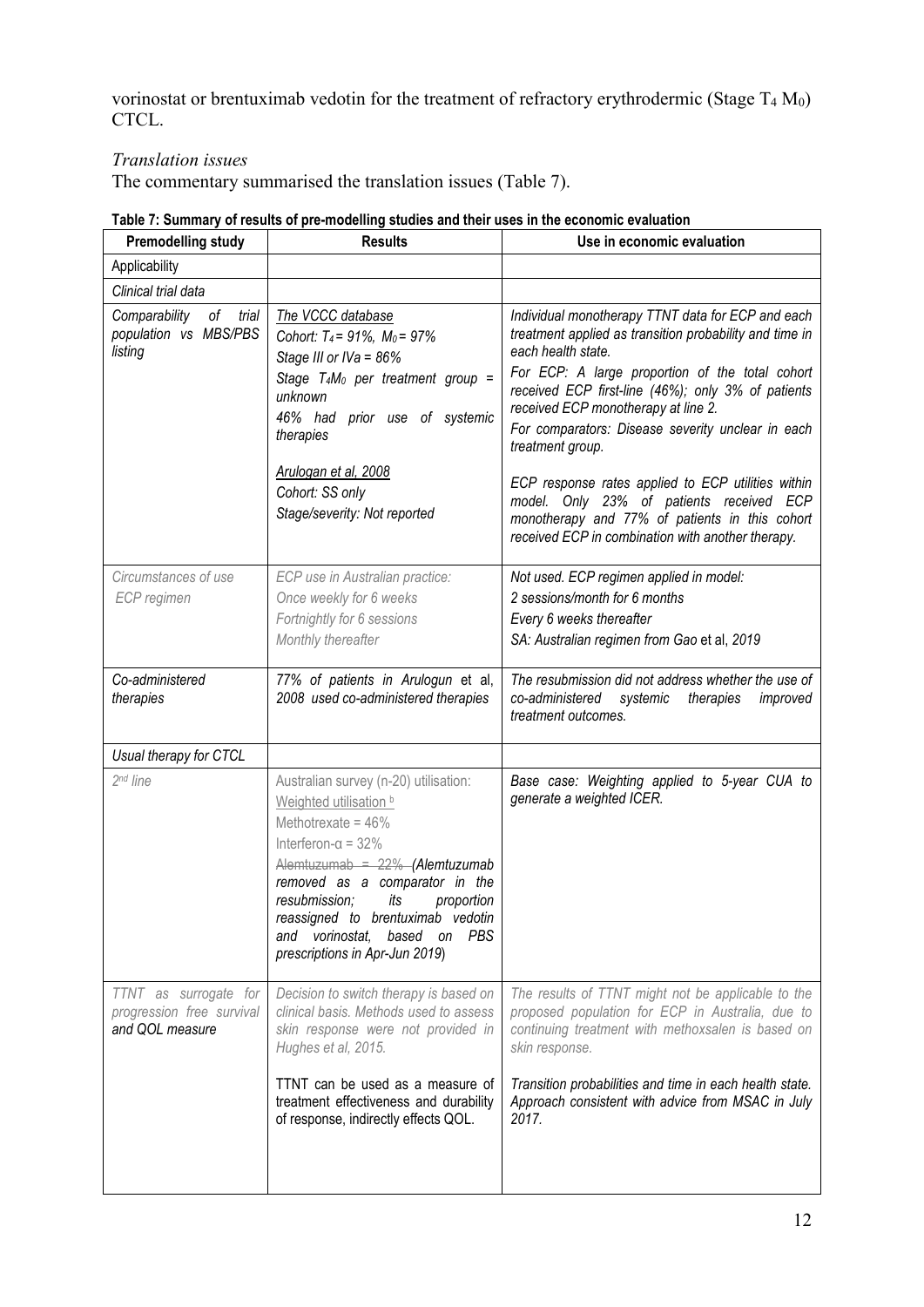| <b>Premodelling study</b>                                | <b>Results</b>                                                                                                                                                                  | Use in economic evaluation                                                                                                                                                                                                                                                                                                                                                |
|----------------------------------------------------------|---------------------------------------------------------------------------------------------------------------------------------------------------------------------------------|---------------------------------------------------------------------------------------------------------------------------------------------------------------------------------------------------------------------------------------------------------------------------------------------------------------------------------------------------------------------------|
| Transformation                                           |                                                                                                                                                                                 |                                                                                                                                                                                                                                                                                                                                                                           |
| Utility values for disease<br>severity                   | Literature review performed. Values<br>based on:<br>Psoriasis utilities (TTO and SG)<br>(further justification provided for<br>mapping psoriasis severity utilities to<br>CTCL) | Utilities: base case (TTO)<br>$ECP = 0.73$ (0.06 monthly); vorinostat = 0.65 (0.05<br>monthly); brentuximab vedotin = $0.73$ (0.06 monthly);<br>interferon- $\alpha$ = 0.70 (0.06 monthly); methotrexate =<br>$0.62$ (0.05 monthly).                                                                                                                                      |
|                                                          | Weighted response rates c<br>(now<br>calculated individually for<br>each<br>treatment based on response rates,<br>as below)                                                     | Use of psoriasis health state utilities accepted by<br>MSAC in July 2017. Psoriasis has similar disease<br>manifestations, response rates associated with<br>similar QOL vs CTCL.                                                                                                                                                                                         |
| Finding appropriate utility<br>values for each treatment | Now presented using response rates<br>(CR, PR, NR) for each treatment.<br>Disutility assigned to each treatment<br>based on selected AEs                                        | Concerns regarding utilities assigned to interferon-α,<br>methotrexate; disutilities applied to interferon- $\alpha$ ,<br>vorinostat and methotrexate.<br>No disutility applied to ECP (not appropriate)<br>No utility or disutility applied to gemcitabine or no<br>treatment (assigned value for severe psoriasis = $0.59$<br>(0.05 monthly). This was not appropriate. |
| Other costs associated<br>with treatment                 | ECP: venous access                                                                                                                                                              | Not included. Expert opinion stated most patients<br>treated with ECP would require venous catheter.                                                                                                                                                                                                                                                                      |

Source: Table 81, p161 and pp149-161 of the resubmission

CR = complete response; CUA = cost utility analysis; ECP = extracorporeal photopheresis; HDACi = Histone deacetylase inhibitor; ICER = incremental cost effectiveness ratio; KM = Kaplan Meier; LOCF = last observation carried forward; MBS = Medicare Benefits Schedule; NR = no response; Pts = patients; PR = partial response; PBS = Pharmaceutical Benefits Scheme; QOL = quality of life; SA = sensitivity analysis; SG = standard gamble; SS = Sézary Syndrome; TSEB = total skin electron beam; TTNT = time to next treatment; TTO = time trade-off; Tx = treatment; vs = versus; VCCC = Victorian Comprehensive Cancer Clinic; Yr = year; Grey text = presented in submission to July 2017 MSAC

### **12. Economic evaluation**

Brentuximab vedotin has a special pricing arrangement, and all analyses presented in this section are based on the published price of brentuximab vedotin. An alternative analysis using the effective price of brentuximab vedotin was presented in the Committee in Confidence section, which shifted the result from dominant to a moderately high ICER.

The stepped economic evaluation is summarised in Table 8; the base case is a cost-utility analysis (Step 3) now modelled over a five year time horizon to allow patients to cycle through multiple lines of therapy (including methotrexate, interferon-α, vorinostat and brentuximab vedotin), before switching to chemotherapy.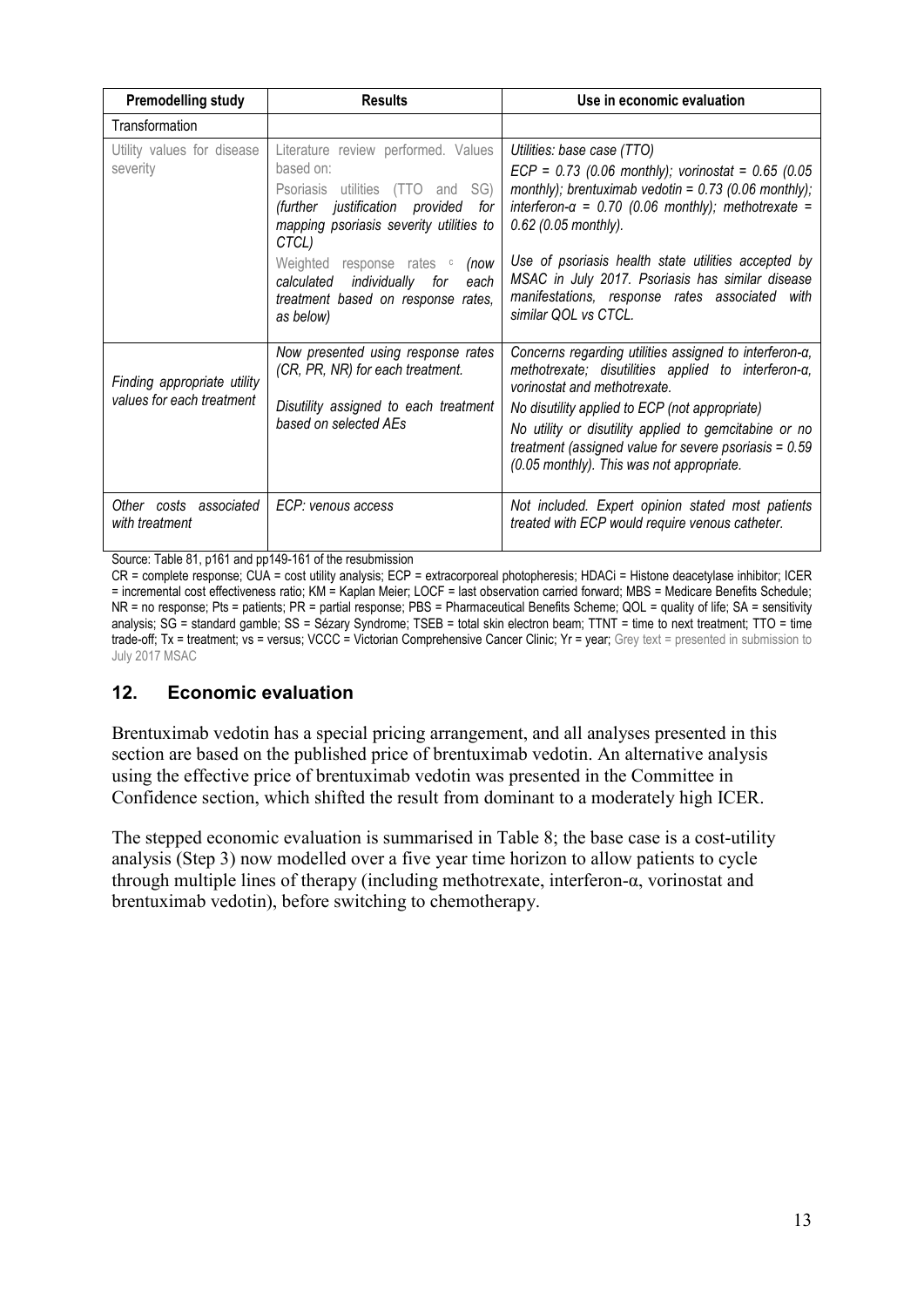|                                     | Step 1                     | Step 2                | Step 3                                 |  |
|-------------------------------------|----------------------------|-----------------------|----------------------------------------|--|
| Perspective                         | Australian Government      |                       | Australian Government                  |  |
| <b>Comparators</b>                  | Methotrexate               | Methotrexate          | Methotrexate                           |  |
|                                     | Interferon-a               | Interferon-a          | Interferon-a                           |  |
|                                     | Vorinostat                 | Vorinostat            | Vorinostat                             |  |
|                                     | Brentuximab vedotin        | Brentuximab vedotin   | Brentuximab vedotin                    |  |
| Type of economic                    | Cost per responder         | Cost-utility analysis | Cost-utility analysis                  |  |
| evaluation                          |                            |                       |                                        |  |
| Key sources of evidence             | Responder analysis         | <b>TTNT</b> analysis  | <b>TTNT</b> analysis                   |  |
| <b>Time horizon</b>                 | 6 months                   | 6 months              | 5 years                                |  |
| <b>Outcomes</b>                     | Responder                  | QALYs                 | <b>QALYs</b>                           |  |
| Methods used to generate<br>results | Markov model               | Markov model          | Markov model                           |  |
| <b>Health states</b>                | Complete, partial and non- | <b>ECP</b>            | <b>ECP</b>                             |  |
|                                     | responder                  | Methotrexate          | Methotrexate                           |  |
|                                     |                            | Interferon-a          | Interferon-a                           |  |
|                                     |                            | Vorinostat            | Vorinostat                             |  |
|                                     |                            | Brentuximab vedotin   | Brentuximab vedotin                    |  |
|                                     |                            | Dead                  | Chemotherapy                           |  |
|                                     |                            |                       | No treatment                           |  |
|                                     |                            |                       | Dead                                   |  |
| Cycle length                        | Not applicable             | 1 month               | 1 month                                |  |
| Discount rate                       | Not applicable             | Not applicable        | 5% per annum costs and<br><b>QALYs</b> |  |

Source: Table 84, p165 of the resubmission

ECP = extracorporeal photopheresis; QALY = quality-adjusted life year; TTNT = time to next treatment

For the base case (Step 3), including ECP as a second-line treatment option for CTCL dominated over other treatment strategies, including the weighted comparator (46% methotrexate; 32% interferon-α; 13% vorinostat; and 9% brentuximab vedotin) (Table 9).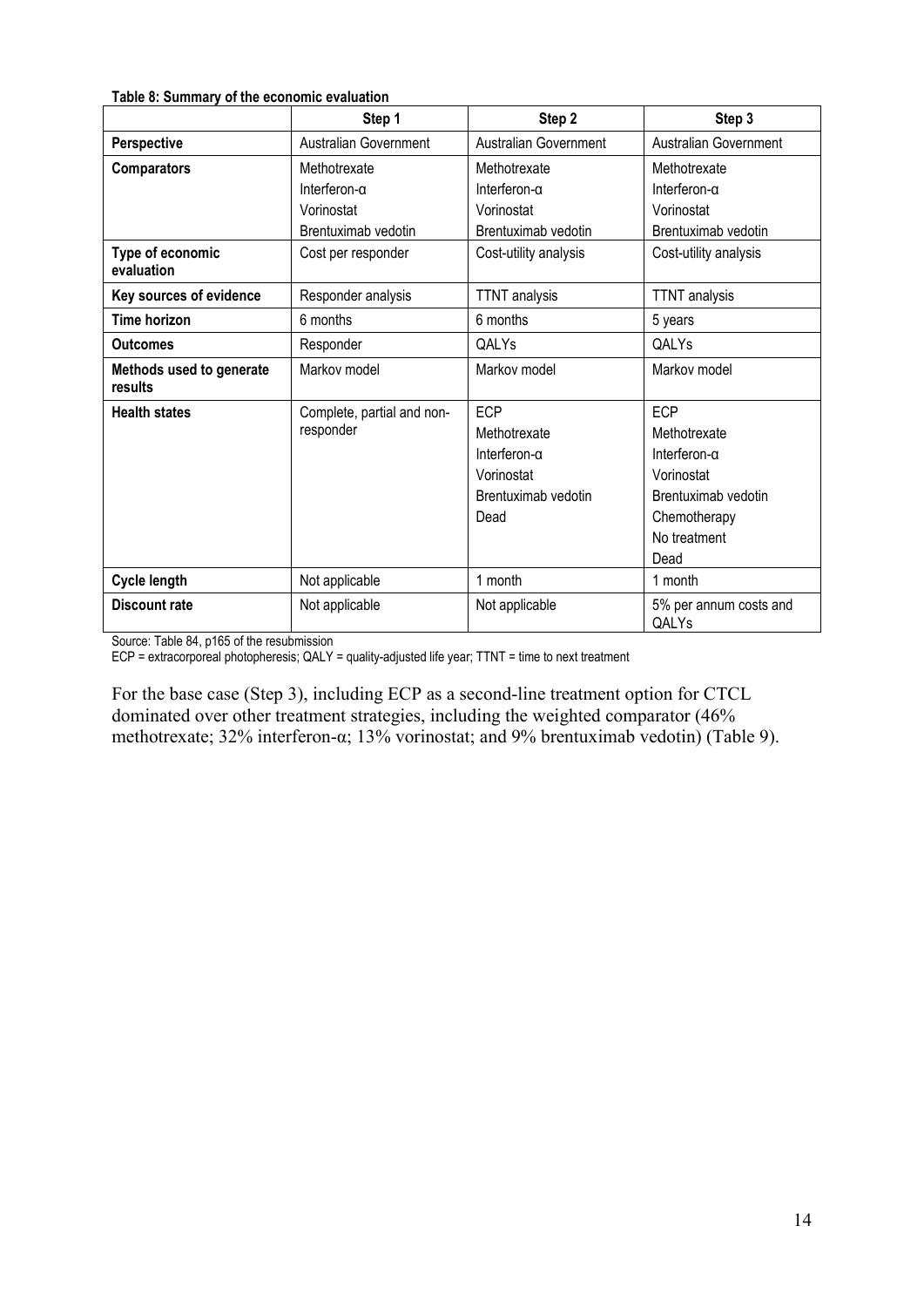|                                                                      | Cost         | Incremental<br>cost | <b>Effectiveness</b> | Incremental<br>effectiveness | <b>ICER</b>  |
|----------------------------------------------------------------------|--------------|---------------------|----------------------|------------------------------|--------------|
| Step 1 (cost per responder - 6-month time horizon)                   |              |                     |                      |                              |              |
|                                                                      |              |                     |                      |                              |              |
| <b>ECP</b>                                                           | \$25,087.29  |                     | 62%                  |                              |              |
| Methotrexate                                                         | \$74.02      | \$25,013.27         | 16%                  | 45%                          | \$55,324.49  |
| Interferon-a                                                         | \$6,924.96   | \$18,162.33         | 53%                  | 8%                           | \$215,232.68 |
| Vorinostat                                                           | \$23,843.56  | \$1,243.73          | 30%                  | 32%                          | \$3,910.02   |
| Brentuximab vedotin                                                  | \$109,048.53 | -\$83,961.24        | 40%                  | 22%                          | Dominant     |
| Step 2 (cost per QALY - no treatment cycling - 6-month time horizon) |              |                     |                      |                              |              |
| <b>ECP</b>                                                           | \$25,087.29  |                     | 0.37                 |                              |              |
| Methotrexate                                                         | \$74.02      | \$25,013.27         | 0.26                 | 0.11                         | \$233,061.36 |
| Interferon-a                                                         | \$6,924.96   | \$18,162.33         | 0.25                 | 0.12                         | \$152,320.32 |
| Vorinostat                                                           | \$23,843.56  | \$1,243.73          | 0.28                 | 0.09                         | \$14,536.16  |
| Brentuximab vedotin                                                  | \$109,048.53 | -\$83,961.24        | 0.26                 | 0.11                         | Dominant     |
| Step 3 (cost per QALY - cycling of treatments, 5-year time horizon)  |              |                     |                      |                              |              |
| <b>ECP</b>                                                           | \$145,514.36 |                     | 2.33                 |                              |              |
| Methotrexate                                                         | \$166,738.81 | $-$21,224.45$       | 2.12                 | 0.21                         | Dominant     |
| Interferon-a                                                         | \$183,484.99 | $-$ \$37,970.64     | 2.14                 | 0.20                         | Dominant     |
| Vorinostat                                                           | \$181,277.88 | $-$ \$35,763.52     | 2.14                 | 0.20                         | Dominant     |
| Brentuximab vedotin                                                  | \$268,057.48 | $-$122,543.12$      | 2.13                 | 0.20                         | Dominant     |
| Weighted comparator                                                  | \$183,106.35 | -\$37,591.99        | 2.13                 | 0.20                         | Dominant     |

#### **Table 9: Incremental costs and effectiveness**

Source: Stepped analyses sheet, CTCL\_ECP model calculations.xlsx workbook

Abbreviations: ECP = extracorporeal photopheresis; ICER = incremental cost-effectiveness ratio; QALY = quality-adjusted life year

The resubmission stated the dominance occurred as ECP displaced expensive pharmaceutical therapies (i.e. a greater proportion of patients avoided subsequent treatment with the highcost treatment options vorinostat and brentuximab vedotin). In addition, ECP is associated with an incremental quality-adjusted life year (QALY) gain of between 0.20 and 0.21 due to ECP being associated with a longer TTNT compared with comparator treatments. Thus, the resubmission considered it is reasonable that patients treated with ECP can better tolerate treatment, remain in the ECP health state for a longer period and have a higher quality of life compared with comparator treatments.

Using the weighted comparator for the base case, the resubmission's sensitivity analyses indicated that most analyses were low impact and ECP remained the dominant strategy. However, the commentary stated the key driver of the dominance of ECP in the resubmission's sensitivity analyses was the cost of brentuximab vedotin, which was based on the published price of brentuximab vedotin. The commentary stated that the modelled results were also sensitive to use of a two consecutive-day treatment regimen (as per Alfred et al, 2017) which had a high impact on the ICER, with results indicating methotrexate was more cost effective than ECP (Table 10). However, in the pre-ESC response, the applicant stated that doubling the dosage regimen is not reflective of Australian or international practice and this assumption is incorrect.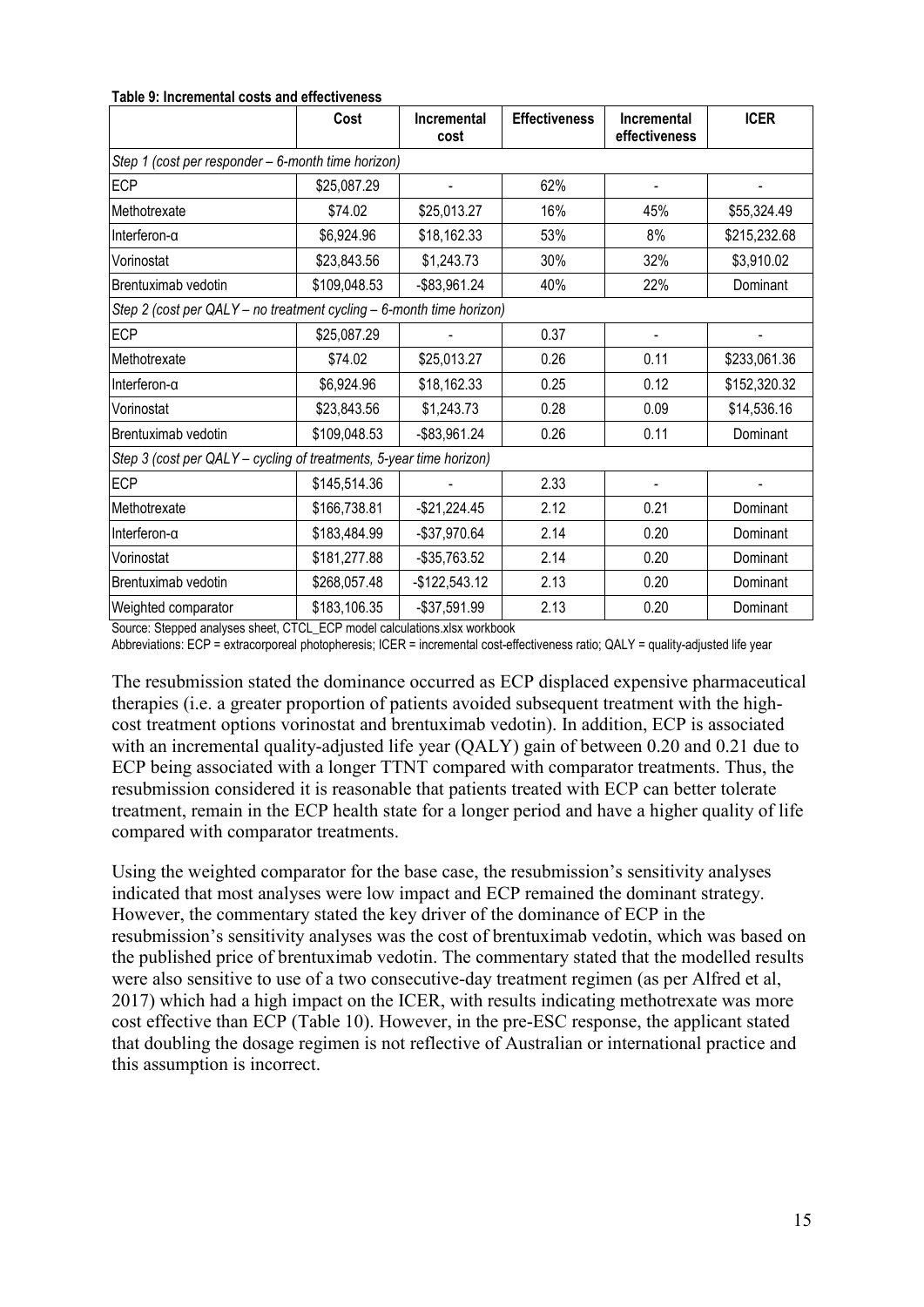|                                                                                                                                         | Table 10: Key results of sensitivity analysis (italicised represents the commentary's additional sensitivity analyses) |                            |                  |                                     |  |  |  |
|-----------------------------------------------------------------------------------------------------------------------------------------|------------------------------------------------------------------------------------------------------------------------|----------------------------|------------------|-------------------------------------|--|--|--|
| <b>Description</b>                                                                                                                      | Incremental cost                                                                                                       | <b>Incremental</b><br>QALY | <b>ICER/QALY</b> | Impact                              |  |  |  |
| 11. Base case                                                                                                                           | $-$37,591.99$                                                                                                          | 0.20                       | Dominant         |                                     |  |  |  |
| 2. Discount rate 3.5%                                                                                                                   | -\$37,892.89                                                                                                           | 0.21                       | Dominant         | Low impact - favours<br>comparator  |  |  |  |
| 3. The VCCC database ECP treatment regimen                                                                                              | $-$ \$31,642.42                                                                                                        | 0.20                       | Dominant         | Low impact - favours<br><b>FCP</b>  |  |  |  |
| 4. Assume no disutility associated with treatment                                                                                       | $-$37,591.99$                                                                                                          | 0.17                       | Dominant         | Low impact - favours<br><b>FCP</b>  |  |  |  |
| 5. Use vorinostat TTNT for brentuximab vedotin                                                                                          | $-$27,506.72$                                                                                                          | 0.21                       | Dominant         | Low impact - favours<br><b>ECP</b>  |  |  |  |
| 6. Monthly cost of brentuximab vedotin discounted<br>by 50%                                                                             | $-$3,644.89$                                                                                                           | 0.20                       | Dominant         | Moderate impact -<br>favours ECP    |  |  |  |
| 7. ECP regimen: 2 consecutive episodes of ECP<br>per treatment (Alfred 2017) <sup>a</sup> - methotrexate<br>becomes most cost-effective | \$42,870.73                                                                                                            | 0.20                       | \$209,376.28     | High impact - favours<br><b>ECP</b> |  |  |  |
| 8. Combining #6, #10, #12 - methotrexate<br>becomes most cost-effective                                                                 | $- $3,644.88$                                                                                                          | 0.01                       | Dominant         | Moderate impact-<br>favours ECP     |  |  |  |
| 9. Combining #6, #10, #11, #12 - methotrexate<br>becomes most cost-effective                                                            | $-$1.263.16$                                                                                                           | 0.01                       | Dominant         | Moderate impact-<br>favours ECP     |  |  |  |
| 10. ECP utility adjusted for median time to<br>response (10 months) b                                                                   | $-$ \$37,591.99                                                                                                        | 0.015                      | Dominant         | Low impact - favours<br><b>ECP</b>  |  |  |  |
| 11. ECP cost adjusted to include capital cost of<br>machine (per patient, applied once) c                                               | $-$35,551.18$                                                                                                          | 0.20                       | Dominant         | Low impact - favours<br>ECP         |  |  |  |
| 12. ECP disutility applied (for pulmonary embolism,<br>applied for one month) d                                                         | $-$ \$37,591.99                                                                                                        | 0.20                       | Dominant         | Low impact - favours<br><b>ECP</b>  |  |  |  |
| 13. Proportion of CD30+ patients reduced to 20%<br>(base case = $80\%$ ) - methotrexate becomes<br>most cost-effective                  | $-$2,274.33$                                                                                                           | 0.21                       | Dominant         | Moderate impact-<br>favours ECP     |  |  |  |

ECP = extracorporeal photopheresis; ICER = incremental cost-effectiveness ratio; QALY = quality-adjusted life year; TTNT = time to next treatment; VCCC = Victorian Comprehensive Cancer Clinic

Source: Table 118, p199 of the resubmission; CTCL\_ECP model calculations.xlsx workbook; *and added during the evaluation.*

<sup>a</sup> Monthly cost of ECP adjusted to account for 2-consecutive day regimen as per Alfred *et al,* 2017 (consisting of two episodes of ECP treatment every 2-4 weeks (average = 3 weeks; which is 2.89 sessions per month) and continuing on same frequency for those with complete, partial or minimal response resulted in a monthly cost of \$**redacted**.

<sup>b</sup> ECP utility recalculated to account for 10 month median time to response for ECP in Arulogan *et al,* 2008; Non-responder utility (0.59) applied for 10/12 months (0.83 of a year) plus the original ECP utility (0.73) accounting for CR/PR/NR applied for remaining 2/12 months (0.17 of a year) = 0.613 (yearly utility); applied to model per month (0.613/12 = 0.051).

<sup>c</sup> ECP monthly cost recalculated to include capital cost of ECP machine (additional cost of \$**redacted** per patient, added as a one-off cost in the first cycle of treatment)

<sup>d</sup> ECP disutility adjusted to account for incidence of pulmonary embolism in VCCC cohort, following TGA warning regarding use of Therakos Cellex ECP device and the risk of thromboembolism in February 2018 (see Section B.7). Based on data in the resubmission, the incidence of PE on treatment with Therakos Cellex was 2.2% (1 patient experienced PE on treatment, out of a total of 46 patients treated with this device, as per Table 7, p11 in Prince *et al,* 2019). Combined with the PE disutility sourced from DeJong *et al,* 2017 (-0.32), provides a disutility of -0.007 over 1 year and 0.001 per month; applied for the first cycle of treatment only.

The applicant's pre-MSAC response provided updated PBS prescribing data (April 2019- January 2020) for the proportional use of vorinostat and brentuximab vedotin, indicating the proportion of patients initiating brentuximab vedotin as a second-line treatment used in the weighted comparison presented in the resubmission of 9% is likely conservative (Table 11).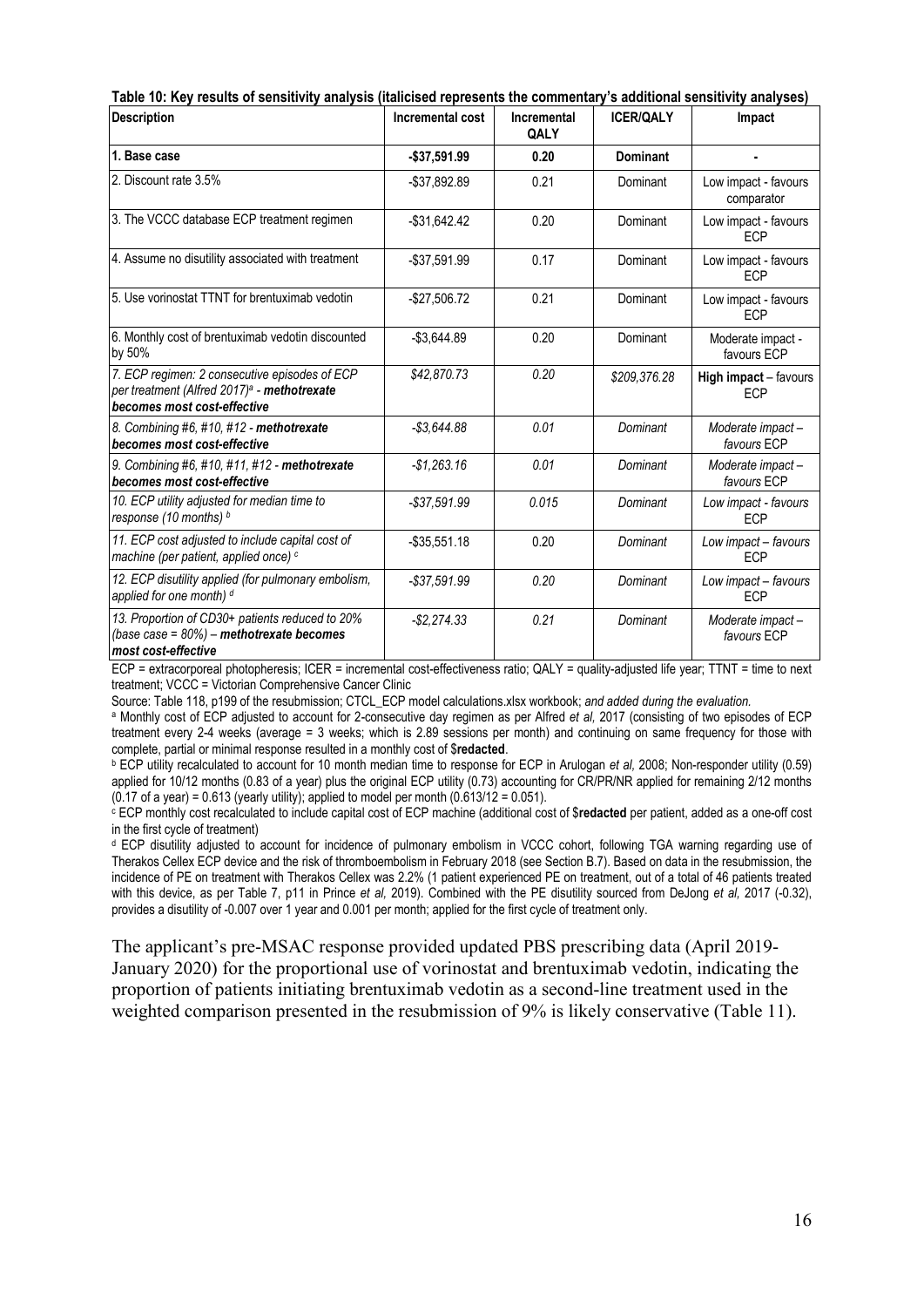| <b>Prescribing period</b> | <b>Medicine</b>        | <b>PBS</b> items                  | <b>Scripts</b> | <b>Total scripts</b> | %   | Adjusted % a |
|---------------------------|------------------------|-----------------------------------|----------------|----------------------|-----|--------------|
| April 2019-June 2019      | Vorinostat             | 11138F, 11141J                    | 39             | 67                   | 58% | 13%          |
|                           | Brentuximab<br>vedotin | 11651F, 11660Q,<br>11661R, 11664X | 28             |                      | 42% | 9%           |
| April 2019-January 2020   | Vorinostat             | 11138F, 11141J                    | 128            | 267                  | 48% | 11%          |
|                           | Brentuximab<br>vedotin | 11651F, 11660Q,<br>11661R, 11664X | 139            |                      | 52% | 11%          |

**Table 11: Updated proportional utilisation of vorinostat and brentuximab vedotin from April 2019 to January 2020, provided in the applicant's pre-MSAC response**

Source: Table 1, p3 of pre-MSAC response

<sup>a</sup> adjusted for brentuximab vedotin and vorinostat having a total second-line treatment market share of 22%

#### **13. Financial/budgetary impacts**

An epidemiological approach was used to estimate the financial implications of listing ECP and methoxsalen on the MBS and PBS/RPBS, respectively (Table 12).

| Table 12: Estimated use and financial implications |  |  |
|----------------------------------------------------|--|--|
|----------------------------------------------------|--|--|

|                                                             | 2020                           | 2021                           | 2022                           | 2023                           | 2024                           |
|-------------------------------------------------------------|--------------------------------|--------------------------------|--------------------------------|--------------------------------|--------------------------------|
| <b>ECP</b>                                                  |                                |                                |                                |                                |                                |
| Eligible population T <sub>4</sub> M <sub>0</sub> CTCL<br>a | 406                            | 339                            | 251                            | 165                            | 96                             |
| Patients treated b                                          | 81                             | 102                            | 100                            | 83                             | 58                             |
| MBS services c                                              | 1,458                          | 1,836                          | 1,800                          | 1,494                          | 1,044                          |
| Cost to MBS (85% rebate) d                                  | <b><i><u>Sredacted</u></i></b> | <b><i><u>Sredacted</u></i></b> | <b><i><u>Sredacted</u></i></b> | <b><i><u>Sredacted</u></i></b> | \$redacted                     |
| <b>Methoxsalen</b>                                          |                                |                                |                                |                                |                                |
| Number of doses                                             | 1,458                          | 1,836                          | 1,800                          | 1,494                          | 1,044                          |
| Net cost to PBS and RPBS <sup>e</sup>                       | <b><i><u>Sredacted</u></i></b> | <b><i><u>Sredacted</u></i></b> | <b><i><u>Sredacted</u></i></b> | <b><i><u>Sredacted</u></i></b> | <b><i><u>Sredacted</u></i></b> |
| Net cost to governments                                     | <b><i><u>Sredacted</u></i></b> | <b><i><u>Sredacted</u></i></b> | <b><i><u>Sredacted</u></i></b> | <b><i><u>Sredacted</u></i></b> | <b><i><u>Sredacted</u></i></b> |

Source: Section E1420.1.xlsx workbook; Table 121, p204; Table 133, p208; Table 125, p205 and Table 129, p207 of the resubmission and *calculated during the evaluation*

CTCL = cutaneous T-cell lymphoma; ECP = extracorporeal photopheresis; MBS = Medicare Benefits Schedule; PBS = Pharmaceutical Benefits Scheme; RPBS = Repatriation Pharmaceutical Benefits Scheme

a The resubmission subtracted the number of prevalent patients treated per year from the prevalent pool of patients with T4M0 CTCL.

b Uptake rate was assumed to be 20% in Year 1 increasing to 60% in Year 5

c The resubmission assumed that patients receiving ECP would only receive one year of treatment, using the modelled ECP regimen based on number of treatments in 14 months.

<sup>d</sup> Number of services x cost of ECP (\$**redacted**)

<sup>e</sup> Number of doses x DPMQ of methoxsalen (\$**redacted**)

The commentary stated that there was potential for the net cost per year to the MBS and PBS to be greater or less than estimated in the resubmission:

- uptake may be lower if there are delays in the provision of ECP (reduce net costs);
- uptake may be lower if ECP is not provided through many clinics (reduce net costs);
- utilisation may be higher or lower due to lack of robust prevalence data for CTCL (increase or decrease net costs);
- there is potential for ECP and methoxsalen to be used outside of the proposed restriction as a first line treatment (potential for this is high, based on the high proportion of patients in Gao et al, 2019 receiving ECP as first line treatment) (increase net costs); and
- there is potential for ECP and methoxsalen to be used as combination therapy with other systemic treatments (potential also high based on high proportion of patients receiving concomitant systemic treatments in Gao et al, 2019) (increased net costs).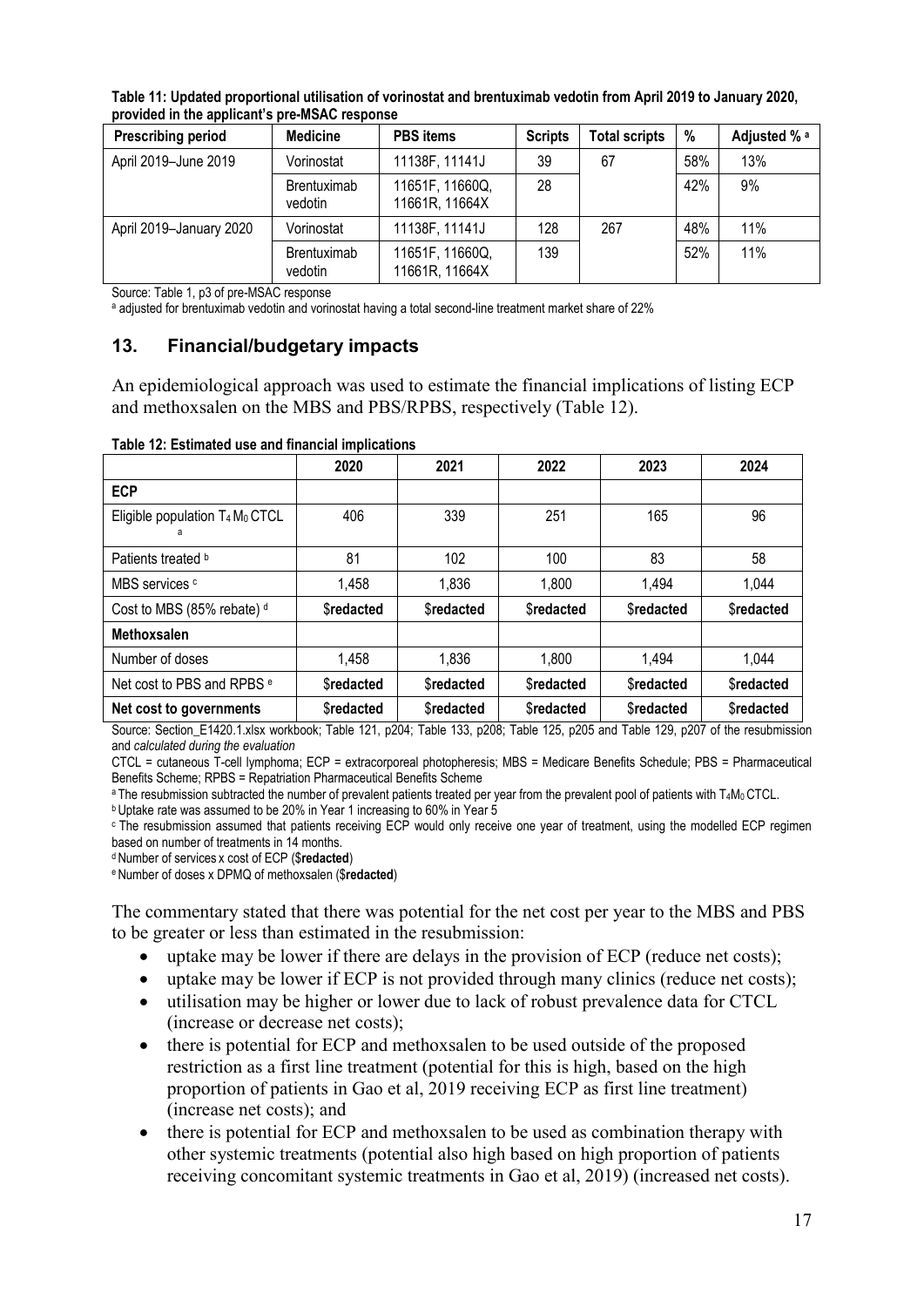# **14. Key issues from ESC for MSAC**

| <b>ESC key issue</b>                                                                                 | <b>ESC advice to MSAC</b>                                                                                                                                                                                                                                                                                                                                                                                                                                                                                                                                 |
|------------------------------------------------------------------------------------------------------|-----------------------------------------------------------------------------------------------------------------------------------------------------------------------------------------------------------------------------------------------------------------------------------------------------------------------------------------------------------------------------------------------------------------------------------------------------------------------------------------------------------------------------------------------------------|
| Limited evidence for<br>ECP and<br>comparators                                                       | The resubmission includes new comparators – vorinostat and brentuximab<br>vedotin. ESC advised that the studies included are predominately non-<br>randomised studies of small populations such that ESC could not make direct<br>comparisons, leading to continuing uncertainty about comparative effectiveness<br>and safety. ESC considered that ECP is still likely safer than, and at least as<br>effective as, other treatments for stage T4, M0 CTCL. ESC also noted that the<br>evidence is unlikely to improve because this is a rare condition. |
|                                                                                                      | The stated proportional use of vorinostat and brentuximab vedotin at 13% and<br>9% respectively, should be confirmed by the applicant as reflecting current<br>usage estimates.                                                                                                                                                                                                                                                                                                                                                                           |
| The proposed item<br>fee has not been<br>justified in the<br>resubmission or the<br>pre-ESC response | ESC suggested that the fee needs to be categorised and justified in defining both<br>the personnel costs, as well as the cost of any consumables. ESC noted that what<br>is described by the applicant as 'consumables' is in fact the medical device (i.e.<br>the proprietary procedural kit supplied by the sponsor). Clarity regarding the<br>cost of the procedural kit versus other consumables would be helpful.                                                                                                                                    |
| MBS descriptor now<br>aligns with the PBS<br>restriction of<br>methoxsalen                           | ESC suggested that the Department's changes be accepted, which is to address<br>the frequency of treatment issue (i.e. limit the ECP claim to once per cycle of<br>therapy, which may occur over consecutive days). ESC also considered it<br>appropriate to limit the service to hospital only.                                                                                                                                                                                                                                                          |
|                                                                                                      | However, given the anticipated use of ECP to be only delivered in public<br>hospital settings due to the initial expense of the equipment and expertise<br>required, the PBS is then not the appropriate funding mechanism for<br>methoxsalen if patients are admitted for treatment. Rather, medicines used for<br>treatment of public inpatients are funded under the National Health Reform<br>Agreement.                                                                                                                                              |
| Revised ICERs in<br>the resubmission                                                                 | ESC considered that the modelled ICER in the resubmission is lower and more<br>certain than the previous submission. Even when the effective price of<br>brentuximab vedotin is used, the weighted ICER is lower than in the previous<br>submission. Given the impact of the brentuximab vedotin price, greater<br>justification for the proposed weighting of brentuximab vedotin and other<br>therapies in the group of comparators is warranted.                                                                                                       |
| Uncertainty about<br>the ECP treatment<br>regimen (number of<br>cycles per patient)                  | This has not been addressed in the ADAR or in the pre-ESC response. ESC<br>queried whether the risk of higher-than-expected patient use could be mitigated<br>by limiting the total number of cycles permitted per patient (either in the MBS<br>item descriptor or in the PBS restriction for methoxsalen).                                                                                                                                                                                                                                              |

#### **Table 13: Summary of key issues from ESC for MSAC**

# **ESC discussion**

ESC noted that MSAC previously deferred its advice regarding ECP to treat CTCL patients, and recommended that a new economic model be submitted including vorinostat as a comparator. The resubmission included both vorinostat and brentuximab vedotin as comparators.

ESC noted that the new proposed item descriptor addressed the following requests from MSAC from the previous submission:

- The item descriptor now aligns with the proposed PBS restriction of methoxsalen.
- A mechanism is now in place to restrict ECP to second-line use.
- Wording is included in the descriptor to limit use to trained professionals.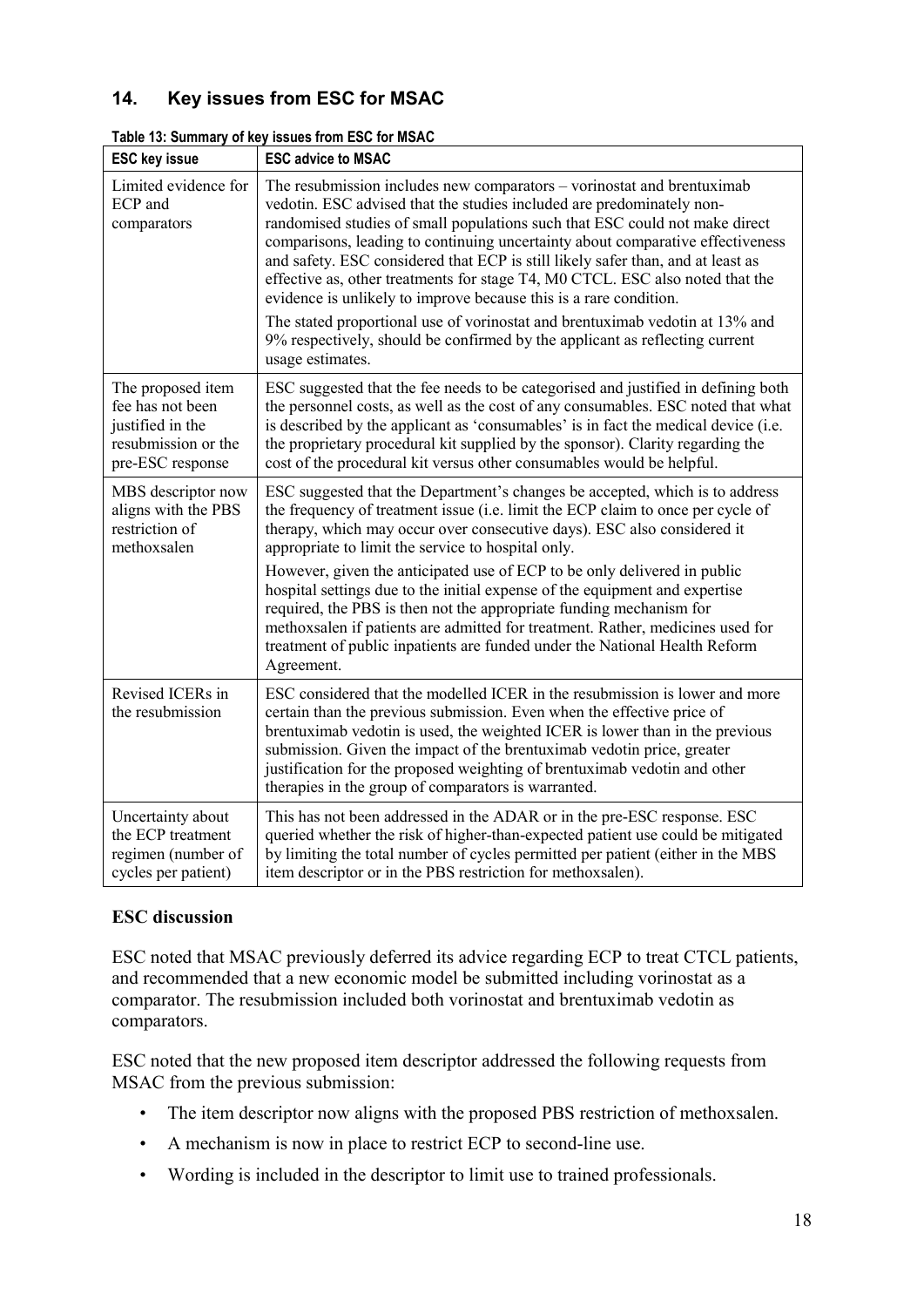• ECP is to be used with methoxsalen.

However, ESC noted the following changes to the item descriptor have not been included in the resubmission:

- no statement that ECP is not to be used concurrently with other systemic CTCL treatments
- no information on the source of referral and accreditation of specialists providing the service
- no reduction in fee.

ESC discussed the practicality of limiting each cycle of ECP to a single treatment, as ECP is a 1–2 day treatment, and other systemic treatments can start afterwards or between cycles. The current PBS listings prevent concurrent use with other PBS-listed treatments, which ESC considered to be a reasonable option to prevent concurrent use with other medicines. However, ECP is often used with concurrent therapies in trials, in clinical practice and as recommended by the NCCN guidelines, as are many of the comparators. ESC was concerned that the ADAR and pre-ESC response did not address this.

ESC supported the Department's suggested wording changes to the descriptor, but recommended that the frequency be limited to once per cycle which addresses the commentary's concern regarding the potential for double claiming of the MBS item if treatment is administered over 2 days. ESC agreed that the procedure should be an overnight procedure (type A). This also addresses the commentary's concern regarding the item number being billed twice per week. ESC noted the lack of consensus regarding the optimal ECP protocol in the literature (which affects costing), but the literature does support the claim that ECP will not be billed more than once per week in any case.

ESC queried including the cost of consumables (\$**redacted**) and considered that this was actually the cost of the device, which is a procedural kit. ESC considered this to be unacceptable. ESC also queried whether the \$**redacted** included initial training costs, and requested that the applicant present a detailed cost breakdown of the proposed service. The associated PBS listing of methoxsalen would enable subsidised treatment of patients in the community (out of scope of ECP), private hospital inpatients (very likely out of scope of ECP) and public hospital outpatients - likely in scope for ECP for some, but not all patients, as some will require management of adverse effects of the procedure or require overnight monitoring.

ESC expressed some concern about using ECP as a second-line treatment in the clinical algorithm, as the NCCN guidelines recommend using it as a first-line treatment option. ESC queried how using ECP as first-line treatment would affect the economic outcomes.

ESC noted the addition of the Gao et al. (2018) study in the resubmission, which reflects a more contemporary cohort, but still comprises few patients. Comparator studies also comprise case series data, and ESC considered that the limitations and differences among all the study data make it difficult to assess comparative safety.

ESC accepted the use of TTNT as a primary outcome measure, but noted that ECP is given for at least 6 months before clinicians decide whether to continue. Consequently, the TTNT endpoint inherently favours ECP. ESC acknowledged that using TTNT to derive survival curves for each treatment is not ideal, but it is preferable to the method used in the previous submission (describing median TTNT). Due to this 6-month lead time, ESC considered it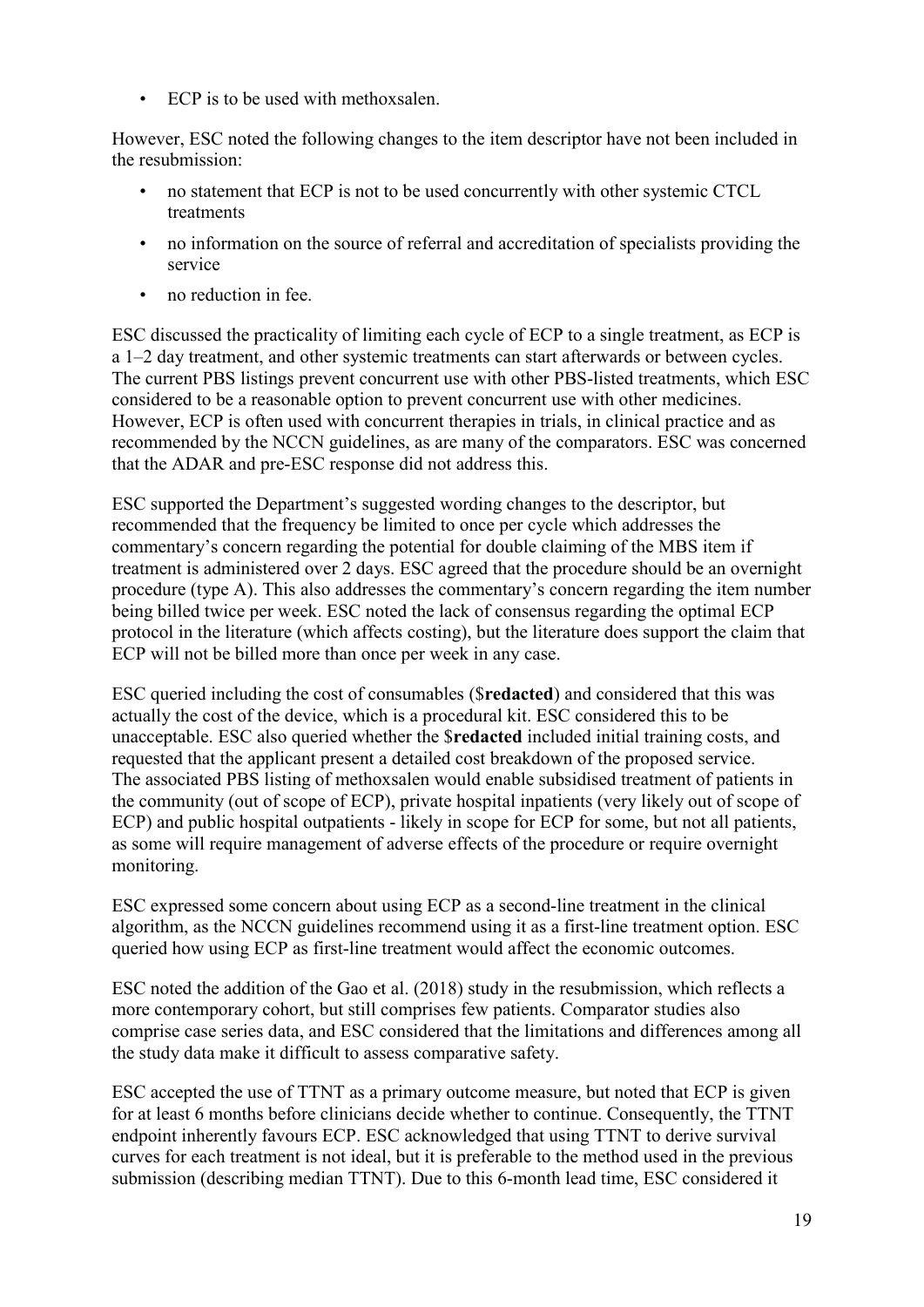may be more appropriate to have two MBS items: one for initial treatment and one for continued use after confirmed response to initial treatment. This would be consistent with the proposed PBS listing for methoxsalen.

ESC considered that the weighted comparators (46% methotrexate,  $32\%$  interferon- $\alpha$ ,  $13\%$ vorinostat, 9% brentuximab vedotin) were mostly valid, but noted there was no justification for the vorinostat/brentuximab vedotin split. Justification of the vorinostat/brentuximab vedotin proportional split is required given that inclusion of the relatively higher cost brentuximab vedotin in the comparator arms favours ECP. ESC agreed with the pre-ESC response that vorinostat and brentuximab vedotin should be included, and that it was acceptable to include interferon- $\alpha$  (as previously advised by MSAC).

ESC noted the commentary's query regarding the ADAR using health states that are not based on disease status, but agreed with the pre-ESC response that defining health states by treatment allows modelling of multiple pathways of care in the comparator arm and displacement of therapies by ECP, which aligns with previous MSAC advice. However, ESC considered that the applicant needs to better justify the choice of specific treatment sequences in each comparator arm.

ESC noted the commentary's discussion regarding sources and derivation of utility weights, and considered that the higher utility weight for ECP (0.73) compared with the other treatments (0.59–0.68) is driving the modelled QALY gain. However, given the limited evidence for other CTCL treatments, ESC considered it reasonable to test the model with additional sensitivity analyses to glean more information regarding the robustness of the ICERs.

ESC noted that the applicant used the effective price (not published price) of brentuximab vedotin, which impacts the ICER for each modelled arm, as the applicant does not have access to the effective price. The weighted ICER with the brentuximab vedotin effective price is \$**redacted** per QALY, compared with ~\$150,000 per QALY in the previous submission.

ESC noted the differing treatment regimens proposed in the previous submission and the resubmission, and recognised the risk of the total cost per patient being higher than \$**redacted**. The recommended regimen in the National Comprehensive Cancer Network guidelines would result in 21 cycles over 14 months (see Table 7 in the commentary). Increasing costs per patient could be mitigated by limiting the number of cycles permitted (either in the MBS item descriptor or in the PBS restriction for methoxsalen). However, ESC queried the rationale for stopping a treatment after 18 cycles if it is continuing to be effective, and noted that the potential for patients receiving more than 18 cycles has not been accounted for in the financial impacts.

ESC noted that the pre-ESC response stated that peginterferon- $\alpha$ 2a now has an unrestricted PBS listing, which could affect the economic model (which includes the non-pegylated cost). ESC recommended that the equi-effective dose of non-pegylated interferon- $\alpha$ 2a versus peginterferon-α2a be investigated and incorporated in the economic model.

The commentary expressed concern about leakage to the graft-versus-host disease (GVHD) population, but ESC considered that the detailed MBS item descriptor will mitigate this. ESC noted that the applicant has stated it will be submitting a separate MSAC application for ECP in the GVHD population.